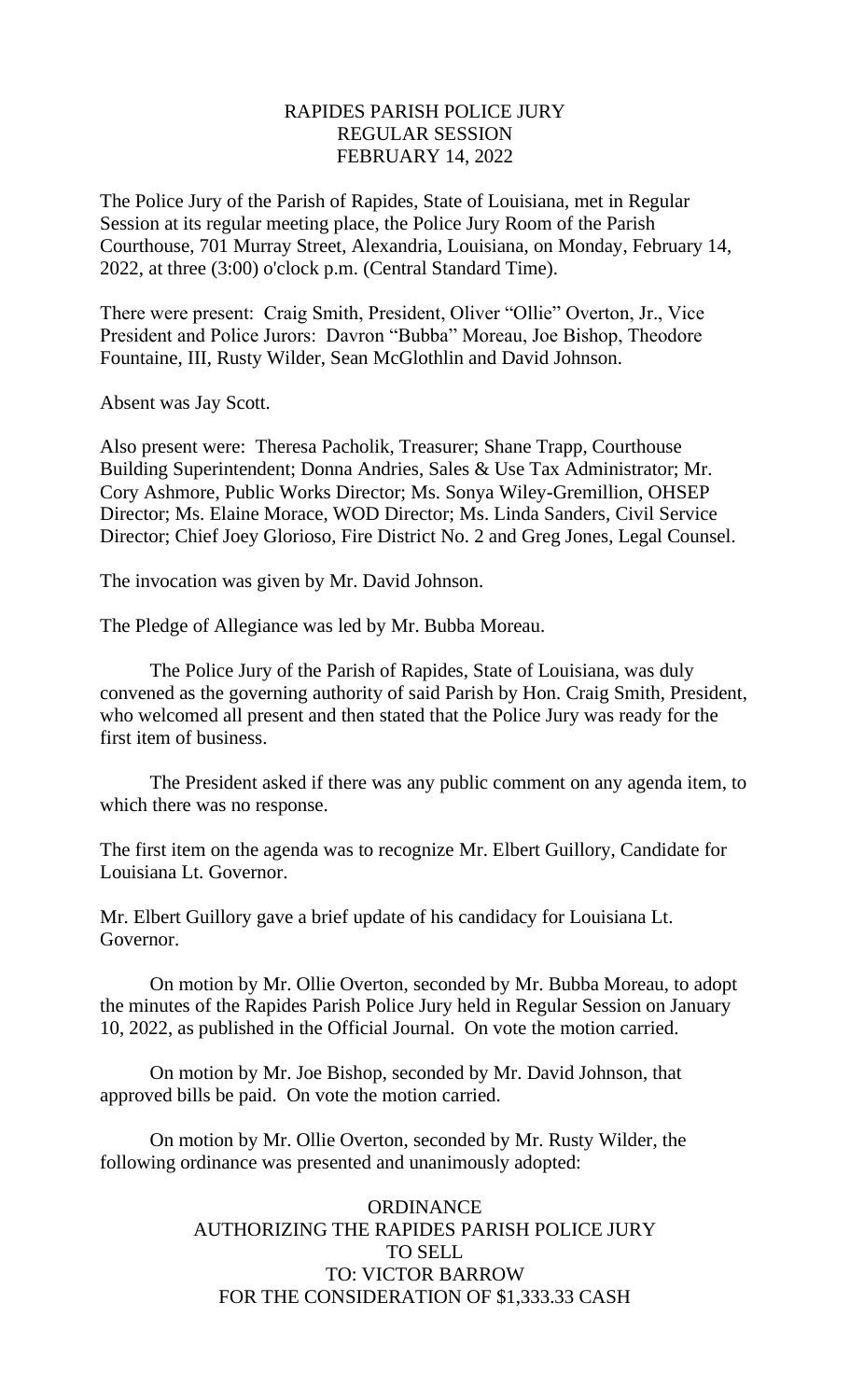WHEREAS, the City of Alexandria and/or the City of Pineville and/or Parish of Rapides owns property described as

A certain piece, parcel or tract of land together with all buildings and Improvements thereon situated and all rights, way and privileges thereon appertaining, being, lying and situated in Rapides Parish, Louisiana, and being Lot Seventeen (17) and Adjacent ½ of Lot Sixteen (16), Square A, Yarbrough Subdivision of J. N. Ball Addition, City of Alexandria, records of Rapides Parish, Louisiana.

Municipal Address of the Property: 114 Cook Avenue, Alexandria, LA

said property having been adjudicated to either of aforementioned Cities and/or the Parish for unpaid property taxes; and

WHEREAS, a request has been received from Victor Barrow, to purchase said property for the consideration of \$1,333.33 (One Thousand Three Hundred Thirty-Three Dollars and Thirty-Three Cents) cash, at the time of sale, said consideration representing the total of the statutory impositions, governmental liens, and costs of sale or two-thirds (2/3) of the appraised value of the property; and,

WHEREAS, this Jury is of the opinion that it would be in the public interest to convey the above-mentioned property to Victor Barrow, 118 Cook Avenue, Alexandria 71301, for the offered consideration.

NOW, THEREFORE, BE IT ORDAINED by the Rapides Parish Police Jury that:

Section 1. A certain piece, parcel or tract of land together with all buildings and Improvements thereon situated and all rights, way and privileges thereon appertaining, being, lying and situated in Rapides Parish, Louisiana, and being Lot Seventeen (17) and Adjacent ½ of Lot Sixteen (16), Square A, Yarbrough Subdivision of J. N. Ball Addition, City of Alexandria, records of Rapides Parish, Louisiana.

Section 2. The acquiring person shall certify, in writing, to the Purchasing Department that he/she or his/her agent has searched for all names and last known addresses of all owners, mortgages, and any other person(s) who may have a vested or contingent interest in the property, or who have filed a request for notice as indicated in those records and has so examined:

- the mortgage and conveyance records of Rapides Parish,
- the current telephone book,

any other examination resources, including Internet search engines, if any, the records of the Louisiana Secretary of State and the Secretary of States set forth by the names of identified entities

Section 3. The acquiring person shall submit the required notifications (R.S. 47:2206 A and B) to the Civil Sheriff for his/her signature, and then notify those persons identified via regular mail, certified mail\*, publication and/or service of process. \*Copies of the "green and white receipts" should be maintained by the purchaser as indicia of compliance with the notice requirements;

Section 4. The acquiring person shall send a written notice notifying any tax sale party whose interest the successful bidder or donee intends to be terminated that the party has until the later of the following to redeem the property or otherwise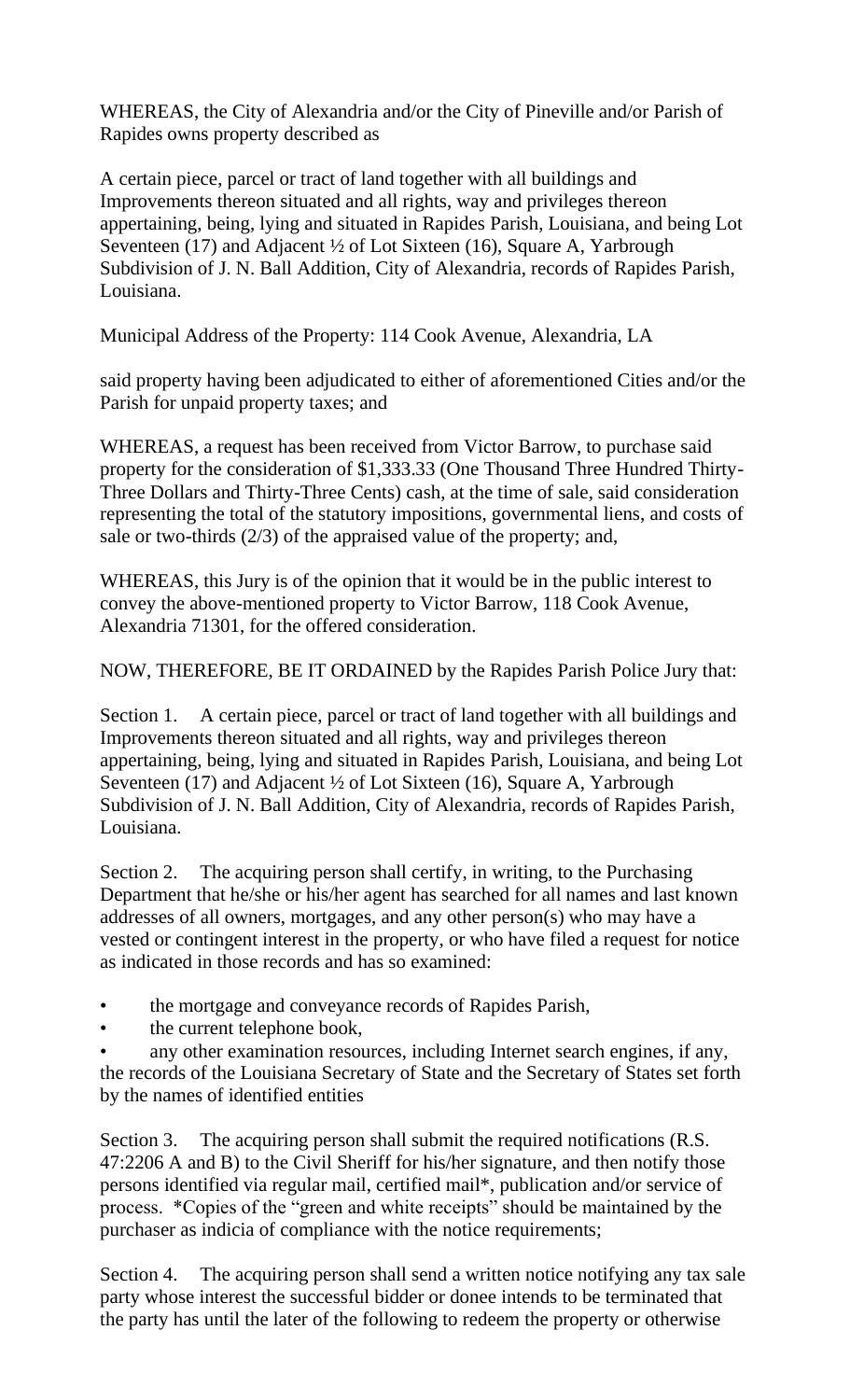challenge in a court of competent jurisdiction the potential sale or donation:

(a) Sixty days from the date of the notice provided in this Subsection, if five years have elapsed from the filing of the tax sale certificate (formerly "process verbal"), or six months after the date of the notice provided for in this Subsection, if five years have not elapsed since the filing of the tax sale certificate (formerly "process verbal");

(b) The filing of the sale or donation transferring the property.

(c) The written notice required by this Section shall be that which is included in R.S. 47:2206 A. (2).

Section 5. The acquiring person shall cause to be published in the official journal of this parish (currently the Town Talk) a notice that any tax sale party whose interest the successful bidder or donee intends to be terminated has, to redeem the property, until the later of:

(a) Sixty days, for property on which a tax sale certificate (formerly "process verbal") was filed over five years previous of the first publication, or six months if the tax sale certificate (formerly "process verbal") was filed less than five years before the first publication of the notice provided for in this Subsection.

(b) The filing of the sale or donation transferring the property.

(c) The publication required by this Section shall be that which is included in R.S. 47:2206 B. (2).

Section 6. The acquiring person may file with the recorder of mortgages a copy of one of the notices that was sent to the tax debtor or the current owner. A transfer, mortgage, lien, privilege, or other encumbrance filed after the filing of the notice shall not affect the property. The recorder of mortgages or recorder of conveyances shall cancel, erase, terminate, or release the acts upon the request of the acquiring person.

Section 7. At any time after the expiration of the sixty-day or six-month periods, as applicable, set forth in R.S. 47:2206 (A) and (B), the acquiring person, or his/her successors and assigns, may send to this body a written notice requesting that the sale/donation to him/her be authenticated. The President of the Jury shall authenticate the sale or donation within ten days from the date of the request or as soon thereafter as practical. However, the President shall not execute the act of cash sale or act of donation until the District Attorney's office has certified in writing to the President, that purchaser or donee has complied with the mandates of this Ordinance. The sale price shall be paid by cashier's check or money order at the time of the sale.

NOTE: The initial application fee of \$75.00 and any other costs incurred by the purchaser shall not be applied to the purchase price and shall not be refundable if the purchaser elects not to complete the process.

NOTE: The City of Alexandria and/or the City of Pineville and/or the Parish of Rapides shall reserve all oil, gas and other mineral rights in and to the property to be conveyed, but shall convey the surface rights of the said property.

Section 8. The acquiring person shall be responsible for filing the sale or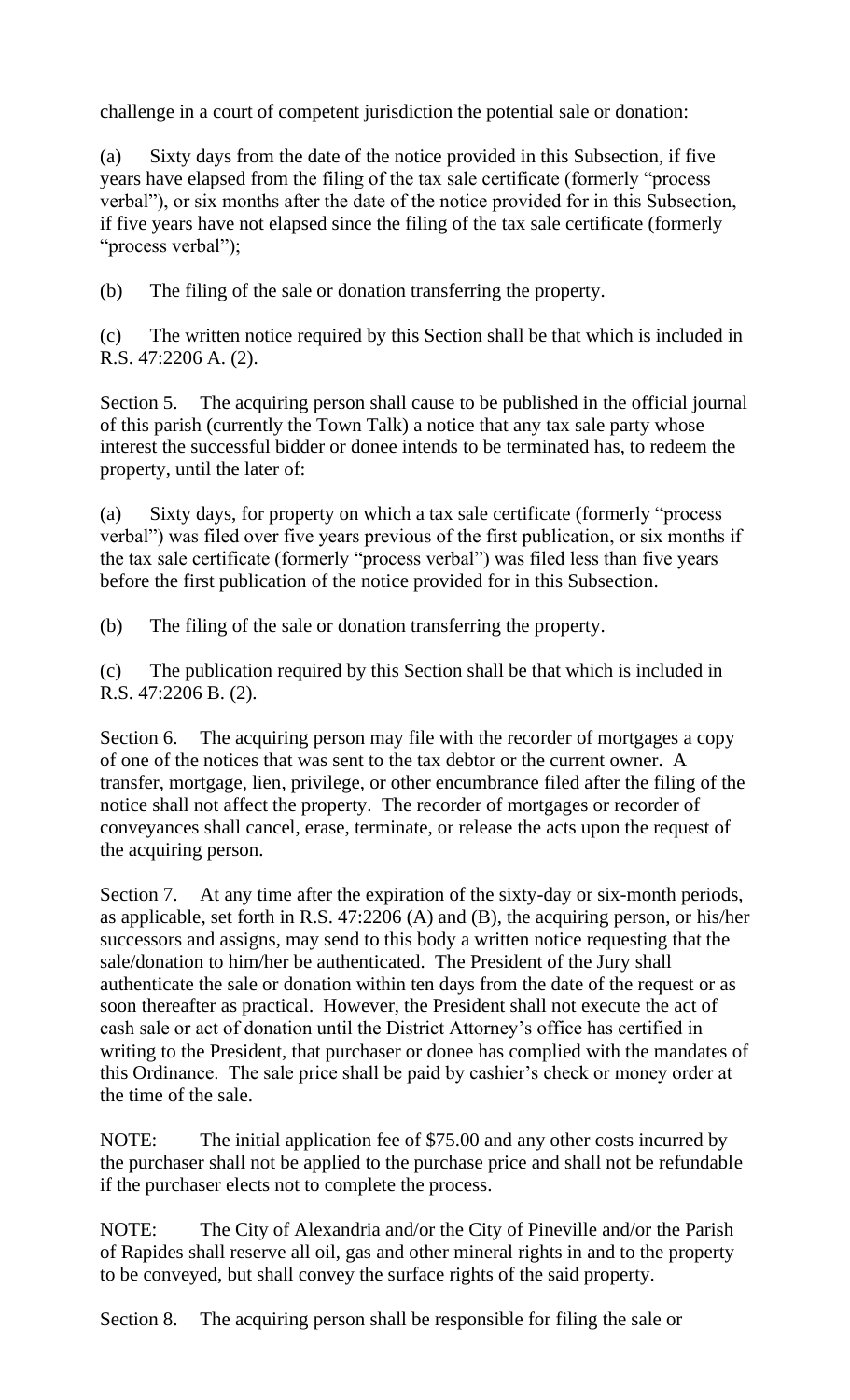donation and payment of all filing fees.

Section 9. The only warranty owed by the political subdivision or the municipalities shall be a warranty against eviction resulting from a prior alienation by the political subdivision or the municipality.

(a) All sales and donations shall be without warranty, either expressed or implied, even as to return or reduction of the purchase price, including without limitation the warranty against redhibitory defects or vices and the warranty that the thing sole is reasonable fit for its ordinary purpose or the acquiring person's intended or particular purpose.

(b) These waivers or exclusions of warranties shall be self-operative regardless of whether the waivers or exclusions are contained in the act of sale or donation, and regardless of whether they are clear and unambiguous, and regardless of whether they are brought to the attention of the acquiring person. This provision supersedes the requirements of any other law.

(c) The writing constituting the sale shall be in the form as provided in R.S. 47:2207 B. and the writing constituting the donation shall be that which is included in R.S. 47:2207 C.

Section 10. The provisions of R.S. 41:1338 shall not apply to the property being sold or donated in accordance with this Ordinance.

Section 11. A certified copy of the sale or donation shall be prima facie evidence of the regularity of all matters dealing with the sale or donation and the validity of the sale or donation.

Section 12. Contemporaneously with or subsequent to the filing of the sale or donation of adjudicated property, the acquiring person, his/her successors, or assigns, may file with the recorder of mortgages an affidavit indicating how the tax sale parties whose interest the acquiring person, his/her successors, or assigns, intends to be terminated were identified, how the address of each tax sale party was obtained, how the written notice was sent, the results of sending the written notice, and the dates of publication.

(a) The affidavit may also contain a statement of the interest to which the purchaser or donee takes subject. The recorder of mortgages shall index the affidavit only under the names of the owner filing the affidavit and the tax debtor, as mortgagors.

(b) The affidavit described herein shall be sufficient if it follows the form articulated in R.S. 47:2208.

(c) With respect to a sale, the filing of the affidavit provided herein shall operate as a cancellation, termination, release, or erasure of record of all statutory impositions of all political subdivisions then due and owing, of all governmental liens, and of all interests, liens, mortgages, privileges, and other encumbrances recorded against the property sold and listed in the affidavit.

(d) With respect to a donation, the filing of the affidavit provided herein shall operate as a cancellation, termination, release, or erasure of record of all statutory impositions of all political subdivisions then due and owing, of all governmental liens, and of all interests, liens, mortgages, privileges, and other encumbrances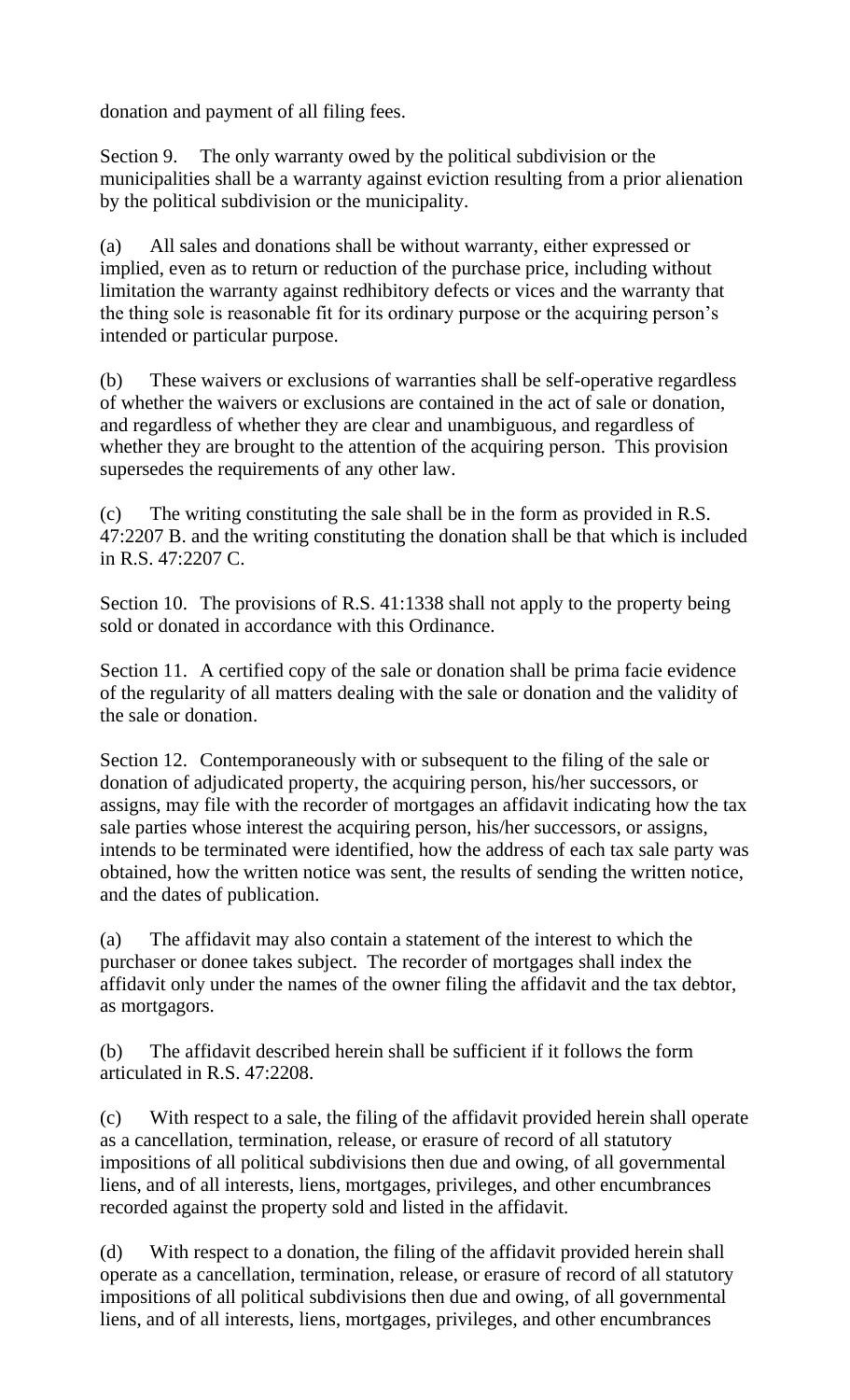recorded against the property sold and listed in the affidavit.

(e) Upon filing of the affidavit, the recorder of mortgages or the recorder of conveyances shall treat as canceled, terminated, released, or erased, all those liens, privileges, mortgages or other encumbrances canceled, terminated, released or erased under subsections (c) or (d) of this Section, only insofar as they affect the property.

(f) The owner filing the affidavit shall be liable to and indemnify the recorder of mortgages, the recorder of conveyances, and any other person relying on the cancellation, termination, release, or erasure by affidavit for any dames that they may suffer as a consequence of such reliance if the recorded affidavit contains materially false or incorrect statements that cause the recorder to incorrectly cancel, terminate, release, or erase any interest listed in the affidavit. The recorder of mortgages and the recorder of conveyances shall not be liable for any damages resulting to any person or entity as a consequence of the cancellation, termination, release or erasure of any interest in compliance with this Section.

THUS PASSED, APPROVED AND ADOPTED on this 14th of February, 2022.

On motion by Mr. Bubba Moreau, seconded by Mr. Ollie Overton, the following ordinance was presented and unanimously adopted:

# **ORDINANCE** AUTHORIZING THE RAPIDES PARISH POLICE JURY TO SELL TO: Bridgett Lyons FOR THE CONSIDERATION OF \$2,000.00 CASH

WHEREAS, the City of Alexandria and/or the City of Pineville and/or Parish of Rapides owns property described as

A certain piece, parcel or tract of land together with all buildings and Improvements thereon situated and all rights, way and privileges thereon appertaining, being, lying and situated in Rapides Parish, Louisiana, and being Lot Six (6) of Square Six (6), Willow Glen Plantation Subdivision, City of Alexandria, records of Rapides Parish, Louisiana.

Municipal Address of the Property: 5023 Morgan Street, Alexandria, LA

said property having been adjudicated to either of aforementioned Cities and/or the Parish for unpaid property taxes; and

WHEREAS, a request has been received from Bridgett Lyons, to purchase said property for the consideration of \$ 2,000.00 (Two Thousand and Zero Cents) cash, at the time of sale, said consideration representing the total of the statutory impositions, governmental liens, and costs of sale or two-thirds (2/3) of the appraised value of the property; and,

WHEREAS, this Jury is of the opinion that it would be in the public interest to convey the above-mentioned property to Bridgett Lyons, 795 Williams Lake Road, Pineville, LA 71360, for the offered consideration.

NOW, THEREFORE, BE IT ORDAINED by the Rapides Parish Police Jury that: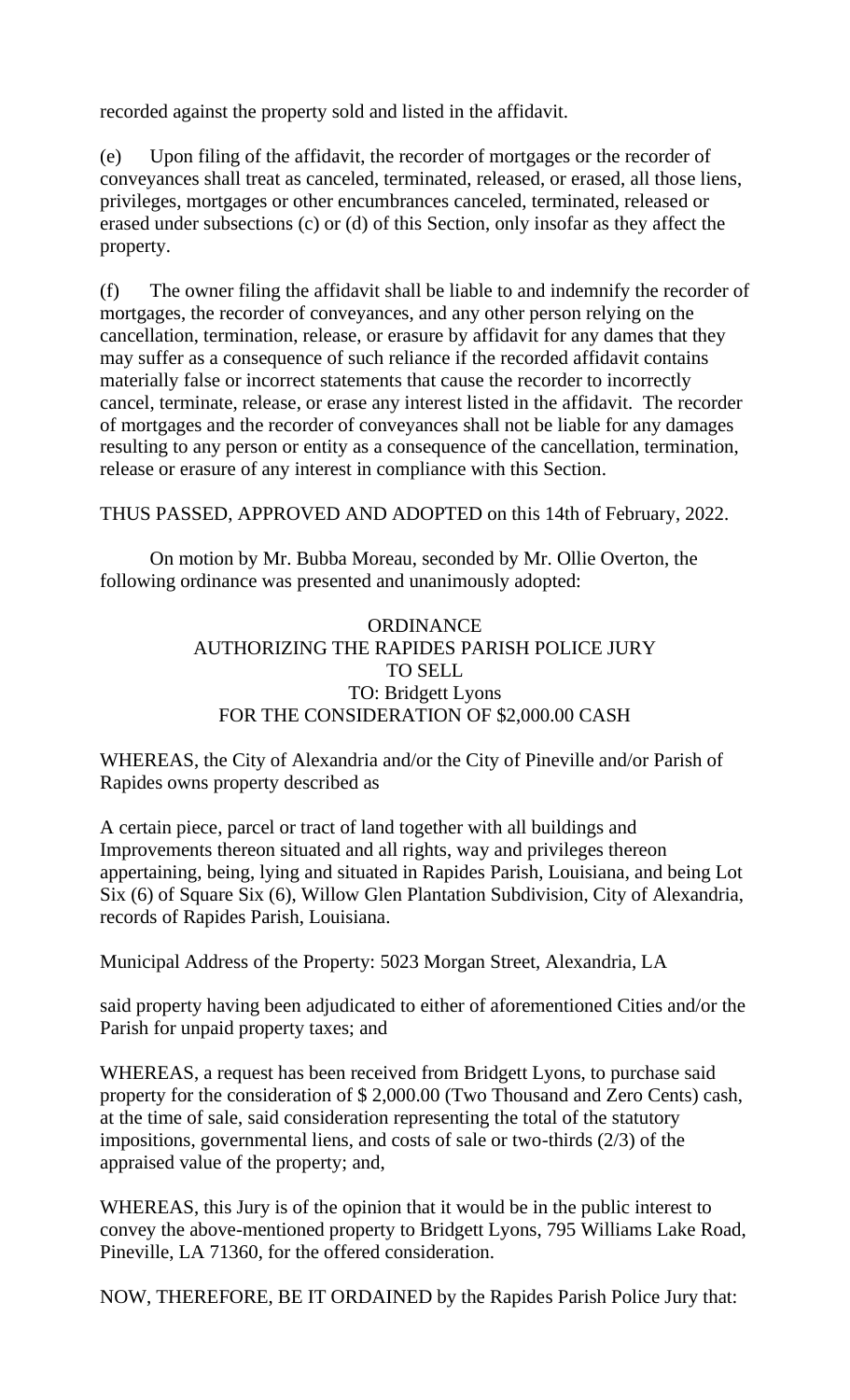Section 1. A certain piece, parcel or tract of land together with all buildings and Improvements thereon situated and all rights, way and privileges thereon appertaining, being, lying and situated in Rapides Parish, Louisiana, and being Lot Six (6) of Square Six (6), Willow Glen Plantation Subdivision, City of Alexandria, records of Rapides Parish, Louisiana.

Municipal Address of the Property: 5023 Morgan Street, Alexandria, LA Rapides Parish, Louisiana, should be re-entered into the stream of commerce thereby serving the public interest.

Section 2. The acquiring person shall certify, in writing, to the Purchasing Department that he/she or his/her agent has searched for all names and last known addresses of all owners, mortgages, and any other person(s) who may have a vested or contingent interest in the property, or who have filed a request for notice as indicated in those records and has so examined:

• the mortgage and conveyance records of Rapides Parish,

the current telephone book,

any other examination resources, including Internet search engines, if any, the records of the Louisiana Secretary of State and the Secretary of States set forth by the names of identified entities

Section 3. The acquiring person shall submit the required notifications (R.S. 47:2206 A and B) to the Civil Sheriff for his/her signature, and then notify those persons identified via regular mail, certified mail\*, publication and/or service of process. \*Copies of the "green and white receipts" should be maintained by the purchaser as indicia of compliance with the notice requirements;

Section 4. The acquiring person shall send a written notice notifying any tax sale party whose interest the successful bidder or donee intends to be terminated that the party has until the later of the following to redeem the property or otherwise challenge in a court of competent jurisdiction the potential sale or donation:

(a) Sixty days from the date of the notice provided in this Subsection, if five years have elapsed from the filing of the tax sale certificate (formerly "process verbal"), or six months after the date of the notice provided for in this Subsection, if five years have not elapsed since the filing of the tax sale certificate (formerly "process verbal");

(b) The filing of the sale or donation transferring the property.

(c) The written notice required by this Section shall be that which is included in R.S. 47:2206 A. (2).

Section 5. The acquiring person shall cause to be published in the official journal of this parish (currently the Town Talk) a notice that any tax sale party whose interest the successful bidder or donee intends to be terminated has, to redeem the property, until the later of:

(a) Sixty days, for property on which a tax sale certificate (formerly "process verbal") was filed over five years previous of the first publication, or six month if the tax sale certificate (formerly "process verbal") was filed less than five years before the first publication of the notice provided for in this Subsection.

(b) The filing of the sale or donation transferring the property.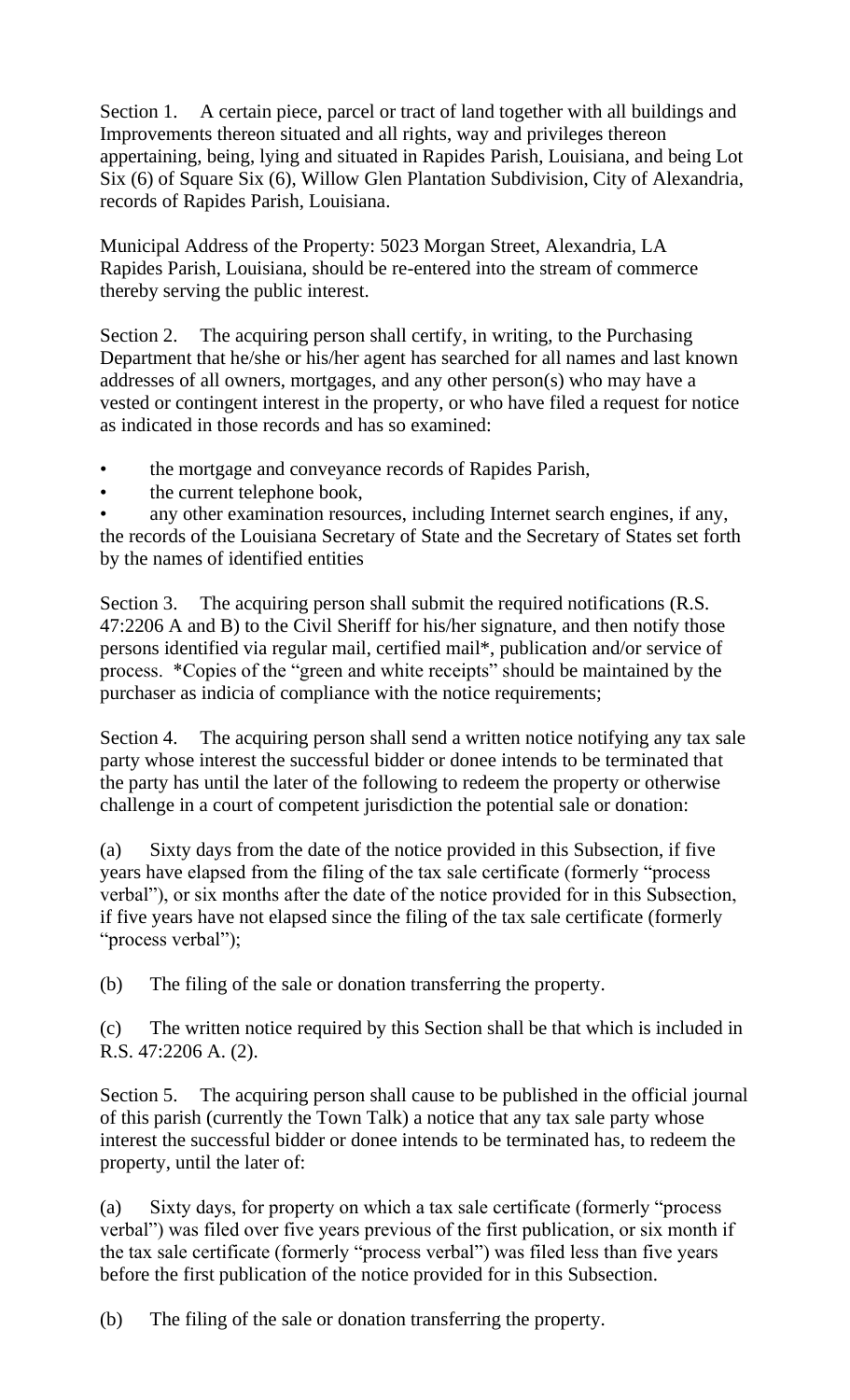(c) The publication required by this Section shall be that which is included in R.S. 47:2206 B. (2).

Section 6. The acquiring person may file with the recorder of mortgages a copy of one of the notices that was sent to the tax debtor or the current owner. A transfer, mortgage, lien, privilege, or other encumbrance filed after the filing of the notice shall not affect the property. The recorder of mortgages or recorder of conveyances shall cancel, erase, terminate, or release the acts upon the request of the acquiring person.

Section 7. At any time after the expiration of the sixty-day or six-month periods, as applicable, set forth in R.S. 47:2206 (A) and (B), the acquiring person, or his/her successors and assigns, may send to this body a written notice requesting that the sale/donation to him/her be authenticated. The President of the Jury shall authenticate the sale or donation within ten days from the date of the request or as soon thereafter as practical. However, the President shall not execute the act of cash sale or act of donation until the District Attorney's office has certified in writing to the President, that purchaser or donee has complied with the mandates of this Ordinance. The sale price shall be paid by cashier's check or money order at the time of the sale.

NOTE: The initial application fee of \$75.00 and any other costs incurred by the purchaser shall not be applied to the purchase price and shall not be refundable if the purchaser elects not to complete the process.

NOTE: The City of Alexandria and/or the City of Pineville and/or the Parish of Rapides shall reserve all oil, gas and other mineral rights in and to the property to be conveyed, but shall convey the surface rights of the said property.

Section 8. The acquiring person shall be responsible for filing the sale or donation and payment of all filing fees.

Section 9. The only warranty owed by the political subdivision or the municipalities shall be a warranty against eviction resulting from a prior alienation by the political subdivision or the municipality.

(a) All sales and donations shall be without warranty, either expressed or implied, even as to return or reduction of the purchase price, including without limitation the warranty against redhibitory defects or vices and the warranty that the thing sole is reasonable fit for its ordinary purpose or the acquiring person's intended or particular purpose.

(b) These waivers or exclusions of warranties shall be self-operative regardless of whether the waivers or exclusions are contained in the act of sale or donation, and regardless of whether they are clear and unambiguous, and regardless of whether they are brought to the attention of the acquiring person. This provision supersedes the requirements of any other law.

(c) The writing constituting the sale shall be in the form as provided in R.S. 47:2207 B. and the writing constituting the donation shall be that which is included in R.S. 47:2207 C.

Section 10. The provisions of R.S. 41:1338 shall not apply to the property being sold or donated in accordance with this Ordinance.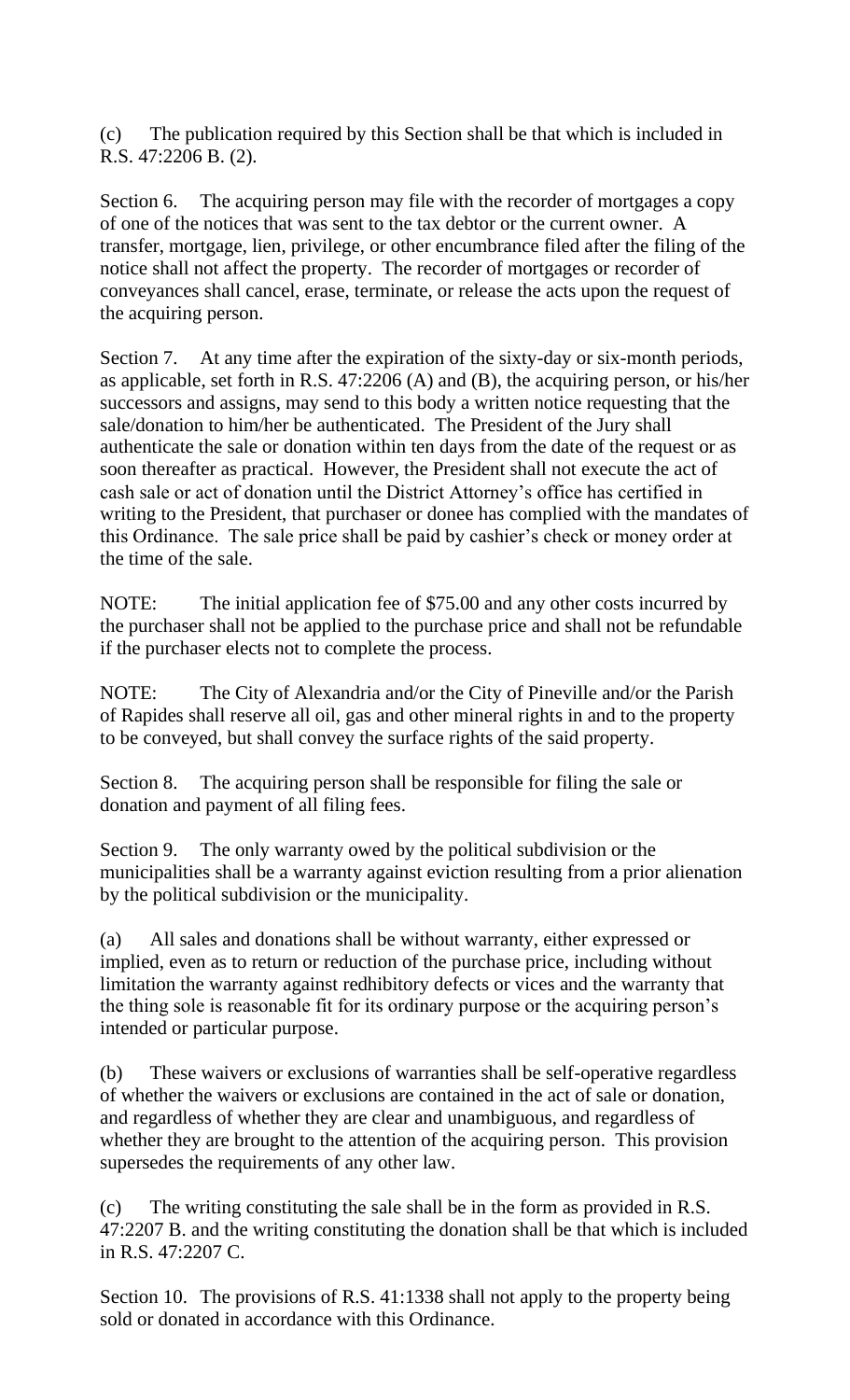Section 11. A certified copy of the sale or donation shall be prima facie evidence of the regularity of all matters dealing with the sale or donation and the validity of the sale or donation.

Section 12. Contemporaneously with or subsequent to the filing of the sale or donation of adjudicated property, the acquiring person, his/her successors, or assigns, may file with the recorder of mortgages an affidavit indicating how the tax sale parties whose interest the acquiring person, his/her successors, or assigns, intends to be terminated were identified, how the address of each tax sale party was obtained, how the written notice was sent, the results of sending the written notice, and the dates of publication.

(a) The affidavit may also contain a statement of the interest to which the purchaser or donee takes subject. The recorder of mortgages shall index the affidavit only under the names of the owner filing the affidavit and the tax debtor, as mortgagors.

(b) The affidavit described herein shall be sufficient if it follows the form articulated in R.S. 47:2208.

(c) With respect to a sale, the filing of the affidavit provided herein shall operate as a cancellation, termination, release, or erasure of record of all statutory impositions of all political subdivisions then due and owing, of all governmental liens, and of all interests, liens, mortgages, privileges, and other encumbrances recorded against the property sold and listed in the affidavit.

(d) With respect to a donation, the filing of the affidavit provided herein shall operate as a cancellation, termination, release, or erasure of record of all statutory impositions of all political subdivisions then due and owing, of all governmental liens, and of all interests, liens, mortgages, privileges, and other encumbrances recorded against the property sold and listed in the affidavit.

(e) Upon filing of the affidavit, the recorder of mortgages or the recorder of conveyances shall treat as canceled, terminated, released, or erased, all those liens, privileges, mortgages or other encumbrances canceled, terminated, released or erased under subsections (c) or (d) of this Section, only insofar as they affect the property.

(f) The owner filing the affidavit shall be liable to and indemnify the recorder of mortgages, the recorder of conveyances, and any other person relying on the cancellation, termination, release, or erasure by affidavit for any dames that they may suffer as a consequence of such reliance if the recorded affidavit contains materially false or incorrect statements that cause the recorder to incorrectly cancel, terminate, release, or erase any interest listed in the affidavit. The recorder of mortgages and the recorder of conveyances shall not be liable for any damages resulting to any person or entity as a consequence of the cancellation, termination, release or erasure of any interest in compliance with this Section.

THUS PASSED, APPROVED AND ADOPTED on this 14th of February, 2022.

On motion by Mr. Ollie Overton, seconded by Mr. Rusty Wilder, to approve the participation in an upcoming auction to be held on March 5, 2022. On vote the motion carried.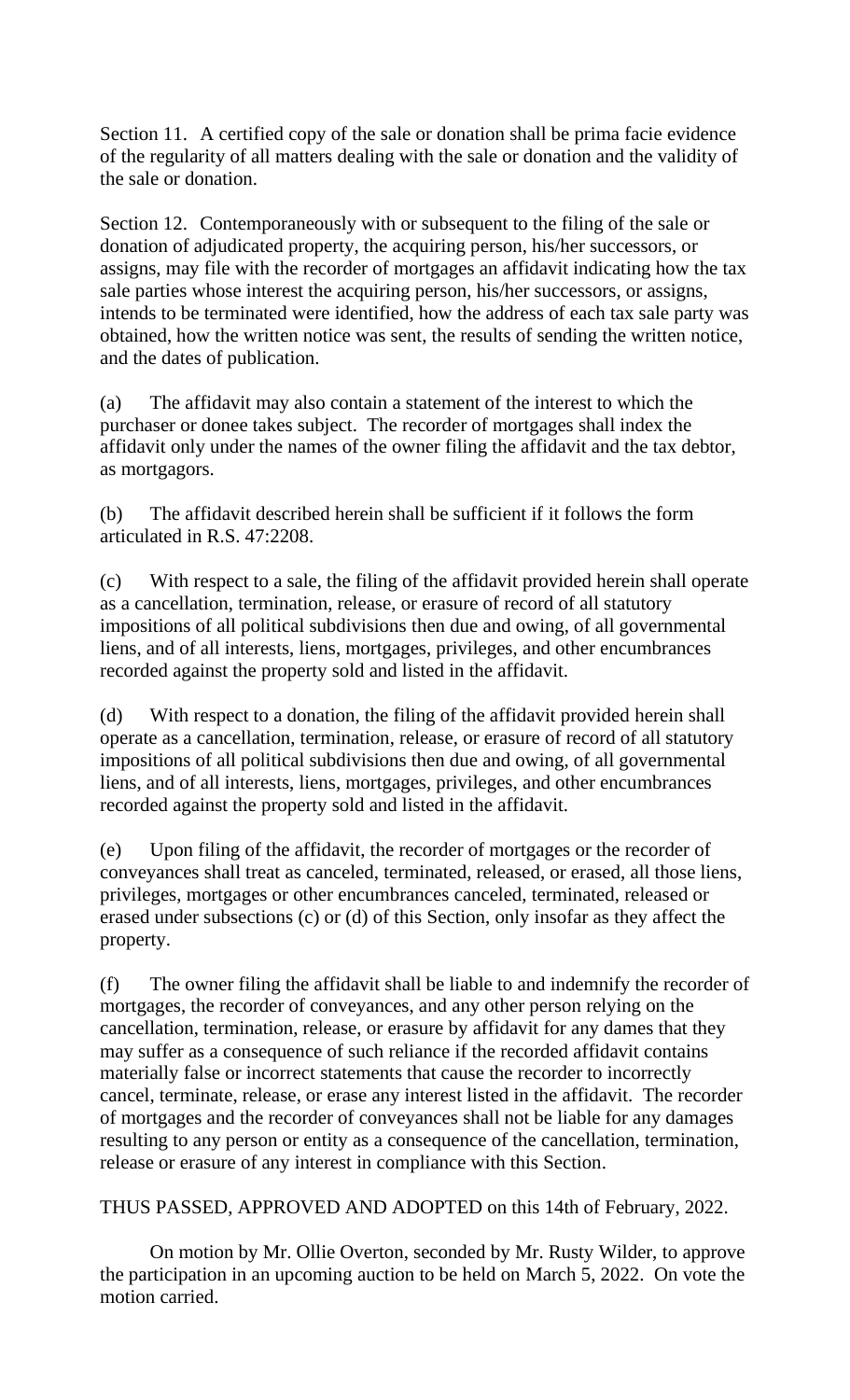On motion by Mr. Bubba Moreau, seconded by Mr. Ollie Overton, to exercise the option to extend Bid No. 2901 – Annual Contract Hauling for twelve (12) months. Extension to begin on April 1, 2022 and go through March 31, 2023, as recommended by the Purchasing Agent. On vote the motion carried.

On motion by Mr. Ollie Overton, seconded by Mr. David Johnson, to authorize Change Order No. 2 – 2020 Town Wide Asphalt Roadway Improvements Project No. 11656, Town of Lecompte – for an increase of \$147,425.68 from the original contract cost of \$389,651.61, and increase completion date by 268 days, as recommended by the Project Engineer. On vote the motion carried.

On motion by Mr. Ollie Overton, seconded by Mr. Rusty Wilder, to ratify to exercise the option to extend Bid No. 2788 – Annual Bid for Inventory Supplies for twelve (12) months. Extension began on February 1, 2022 through January 31, 2023, as recommended by the Purchasing Agent. This is the last time this bid can be extended. On vote the motion carried.

On motion by Mr. David Johnson, seconded by Mr. Rusty Wilder, to increase hourly rate for Fire Chief at Rapides Parish Fire District No. 15 from \$25.00 per hour, to \$28.00 per hour, not to exceed 34 hours per week, effective January 30, 2022, as recommended by the Taylor Hill Fire Department Board. On vote the motion carried.

On motion by Mr. Joe Bishop, seconded by Mr. Ollie Overton, to increase hourly rate for one (1) part-time firefighter at Rapides Parish Fire District No. 15 from \$15.00 per hour, to \$17.00 per hour, not to exceed 32 hours per week, effective January 30, 2022, as recommended by the Taylor Hill Fire Department Board. On vote the motion carried.

On motion by Mr. Joe Bishop, seconded by Mr. David Johnson, to authorize the travel expense policy be adopted by the Jury, to provide the annual travel budget for the entire Jury, and that the President of the Rapides Parish Police Jury is authorized to approve travel expenditures during the year, not to exceed the budgeted amount. On vote the motion carried.

On motion by Mr. Ollie Overton, seconded by Mr. David Johnson, to delete from the Rapides Parish Police Jury – Capital Improvement Projects the below equipment, as it was no longer suitable for public use and new one was purchased.

|                      | Disposal                  |
|----------------------|---------------------------|
| Repeater – Kay Radio | $Scrap - to be auctioned$ |
| Purchased in 1998    |                           |
|                      | Description               |

On vote the motion carried.

On motion by Mr. Ollie Overton, seconded by Mr. Rusty Wilder, to delete from the Rapides Parish Public Works Department's Asset/Inventory List the equipment listed below, as it will be placed in upcoming auction:

| Asset No.                 | Description     | Disposal |
|---------------------------|-----------------|----------|
| 9831                      | 2005 Ford F-150 | Auction  |
| 10543                     | 2009 Ford F-150 | Auction  |
| 10435                     | 2005 Dodge Ram  | Auction  |
| n vote the motion carried |                 |          |

On vote the motion carried.

On motion by Mr. Bubba Moreau, seconded by Mr. David Johnson, to adopt a policy wherein the Rapides Parish Police Jury will require that retainage be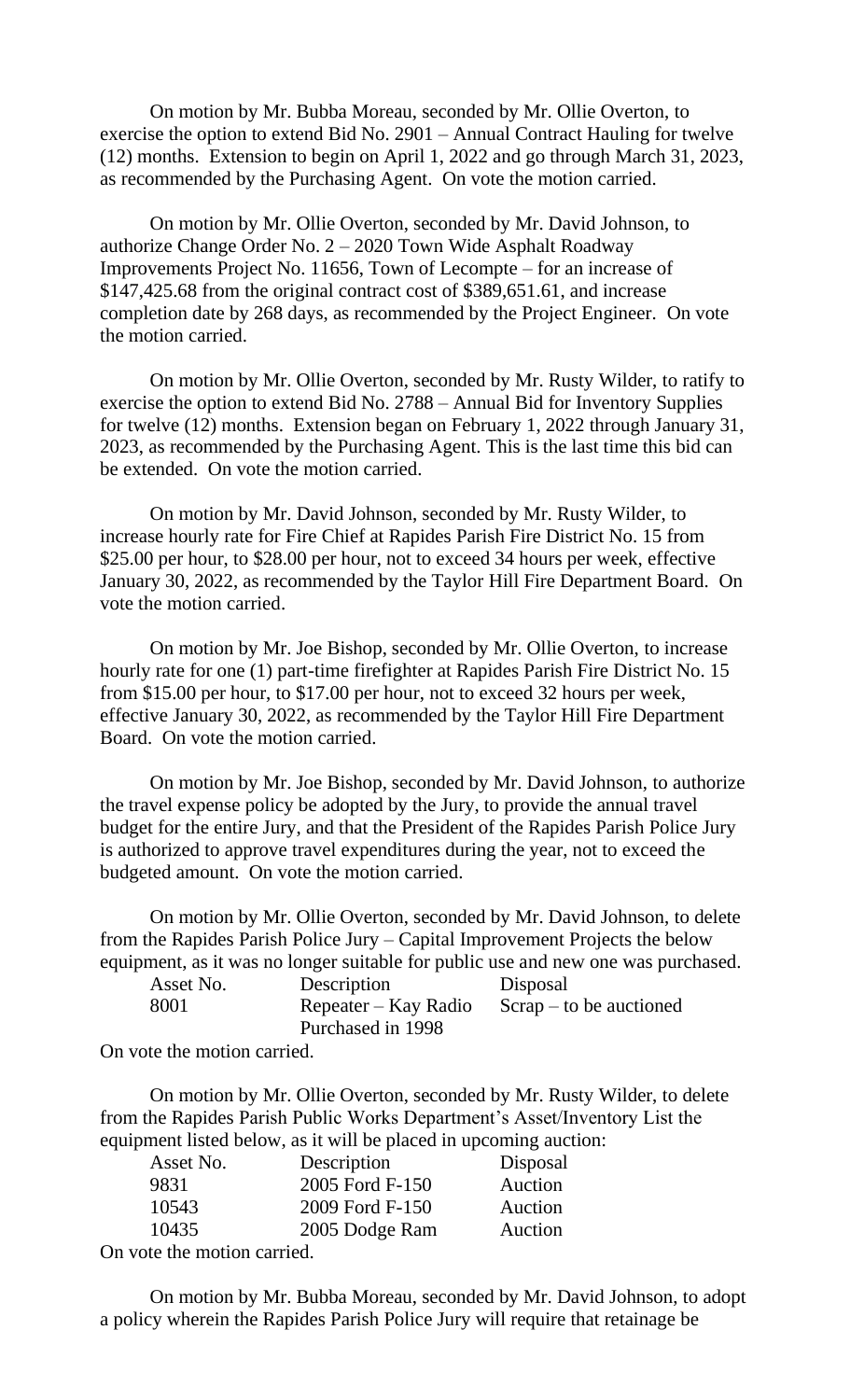withheld from contractor payments for public works construction contracts equal to or greater than \$200,000; with such contracts being recorded and clear lien certificates secured prior to final contractor payment. On vote the motion carried.

On motion by Mr. Joe Bishop, seconded by Mr. Ollie Overton, to amend the 2022 Budgets to reflect the actual beginning balances. On vote the motion carried.

On motion by Mr. Ollie Overton, seconded by Mr. Rusty Wilder, of Intent to sell the following Abandoned/Adjudicated Properties:

| <b>Tax Debtor</b>                                        | Description                                                                                                                                               |
|----------------------------------------------------------|-----------------------------------------------------------------------------------------------------------------------------------------------------------|
| Kadence Properties, LLC                                  | Lot Nineteen (19), Square Twelve<br>(12), Fairgrounds and Machine<br><b>Shop Addition</b>                                                                 |
|                                                          | Bearing the municipal address of:<br>3707 14th Street, Alexandria                                                                                         |
| <b>Charles Perry</b>                                     | Lot Six $(6)$ , Square Two $(2)$<br><b>Southeastern Service Subdivision</b><br>Bearing the municipal address of:<br>3403 Wainwright Street,<br>Alexandria |
| <b>Inspiration Enterprises</b>                           | Lot Fifteen (15), Square Sixteen<br>$(16)$ , S. A. Guy Addition<br>Bearing the municipal address of:<br>1832 Rensselaer Street, Alexandria                |
| Newton Hamilton, Est Et Al<br>C/O Annie Mae Nursing Home | Lot 0.0266 Acres on Highway<br>Twenty (20) on Taylor Hill<br>Section Twelve (12)<br>Bearing no municipal address of:<br>Goff Road, Alexandria             |
| Karla D. Brouillette                                     | Lot One $(1)$ , Square Eight $(8)$ , I. W.<br><b>Ball Addition</b><br>Bearing the municipal address of:<br>1800 Day Street, Alexandria                    |
| Sandra J. Piper et al                                    | Lot Twelve (12), Square Eight (8),<br>I. W. Ball Addition<br>Bearing the municipal address of:<br>1803 Orchard Street, Alexandria                         |
| Jimmie Deramus                                           | Lot One (1), Steve Johnson<br>Property on Church Street<br>Bearing the municipal address of:<br>403 Newman Street, Alexandria                             |

On vote the motion carried.

On motion by Mr. David Johnson, seconded by Mr. Ollie Overton, to delete from Rapides Parish Fire District No. 2 the equipment listed below, as it no longer suitable for public use and will be auctioned:

| $\sigma$ can public use and will be additioned. |             |                 |
|-------------------------------------------------|-------------|-----------------|
| Asset No.                                       | Description | Disposal        |
| 11714                                           | Manlift     | To be auctioned |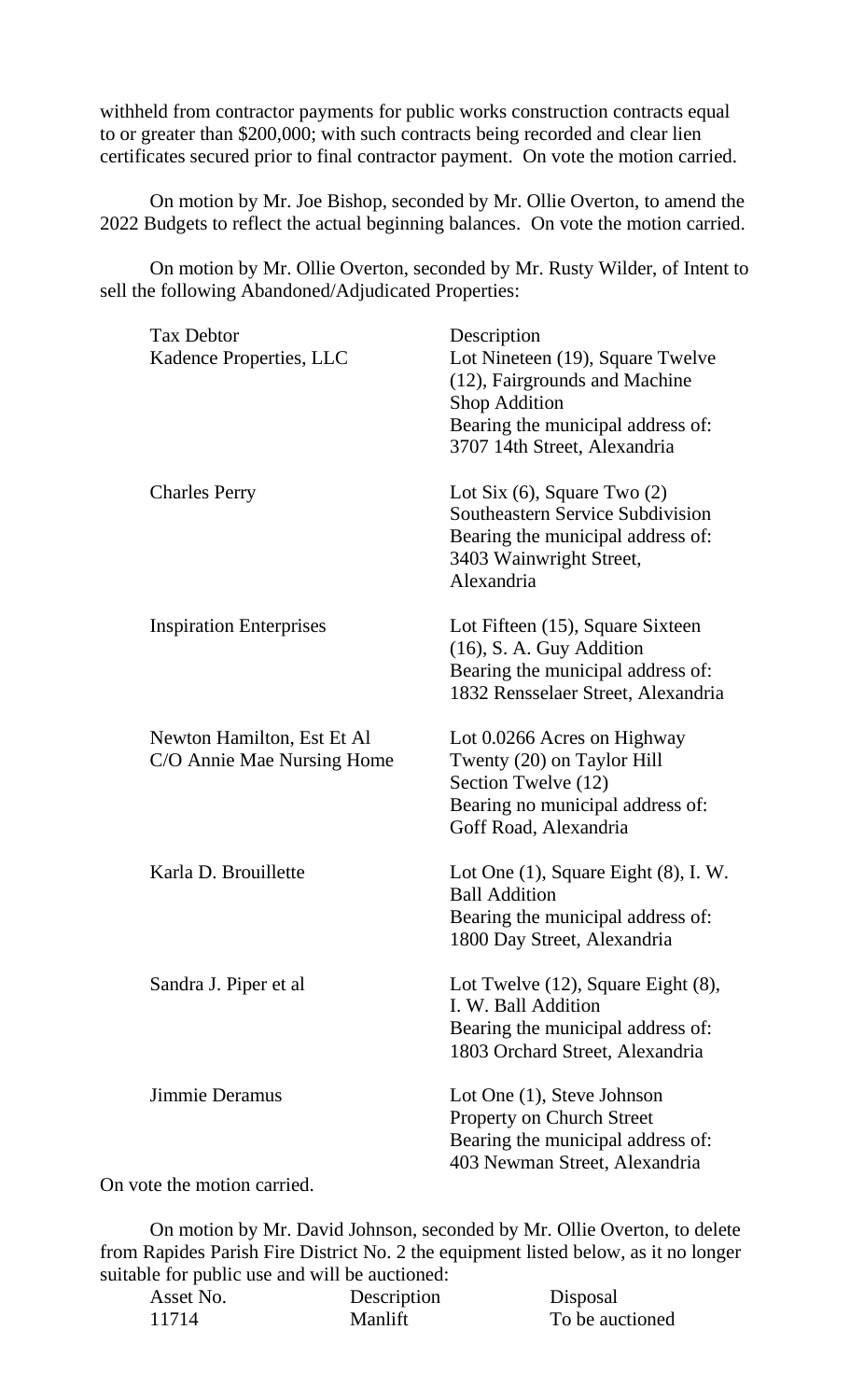Acquired in 2017

On vote the motion carried.

On motion by Mr. Ollie Overton, seconded by Mr. Rusty Wilder, to delete from OEWD/WOD Asset Inventory the following furnishings/equipment that are either broken or no longer suitable for program use and authorize disposal at Public Auction held on March 5, 2022.

| <b>Description</b>                     | <b>RPPJ</b> Tag No. |
|----------------------------------------|---------------------|
| <b>XXPC SHUTTLE CPU</b>                | G001325             |
| <b>XXPC SHUTTLE CPU</b>                | G001333             |
| <b>XXPC SHUTTLE CPU</b>                | G001393             |
| <b>XXPC SHUTTLE CPU</b>                | G001402             |
| <b>XXPC SHUTTLE CPU</b>                | G001405             |
| <b>XXPC SHUTTLE CPU</b>                | G001407             |
| <b>KEI XXPC CPU</b>                    | G001438             |
| D-VT 930 SERVER/PROCESSOR              | G001324             |
| KEI IMPRESSION MONITOR                 |                     |
| <b>IMPRESSION KEYBOARD K2A</b>         |                     |
| <b>HP KEYBOARD</b>                     |                     |
| <b>HP KEYBOARD</b>                     |                     |
| <b>HP KEYBOARD</b>                     |                     |
| HP LASER JET PRO MFP M281fdw PRINTER   |                     |
| HP LASER JET 7515 PHOTOSMART           |                     |
| <b>PRINTER</b>                         |                     |
| HP LASER JET 6700 PRINTER/SCANNER      |                     |
| <b>SHARP PROJECTOR</b>                 | G001172             |
| HON BLACK 4 DRAWER FILE CABINET        | RPPJ00005495        |
| <b>HON BEIGE 4 DRAWER FILE CABINET</b> | RPPJ00006326        |
| <b>HON BLACK 4 DRAWER FILE CABINET</b> | RPPJ00004195        |
| <b>HON BEIGE 4 DRAWER FILE CABINET</b> | RPPJ00003986        |
| <b>HON BLACK 4 DRAWER FILE CABINET</b> | RPPJ00005511        |
| <b>HON BLACK 4 DRAWER FILE CABINET</b> | RPPJ00004237        |
| <b>HON BEIGE 4 DRAWER FILE CABINET</b> | RPPJ00005517        |
| HON BEIGE 4 DRAWER FILE CABINET        | RPPJ00003987        |
| <b>HON BLACK 4 DRAWER FILE CABINET</b> | RPPJ00005544        |
| <b>HON BEIGE 4 DRAWER FILE CABINET</b> | RPPJ00005847        |
| <b>HON BEIGE 4 DRAWER FILE CABINET</b> | RPPJ00003938        |
| <b>HON BLACK 2 DRAWER FILE CABINET</b> | RPPJ00005702        |
| <b>BLACK EXECUTIVE CHAIR</b>           |                     |
| <b>MAROON ARM CHAIR</b>                |                     |

On vote the motion carried.

On motion by Mr. Bubba Moreau, seconded by Mr. Ollie Overton, the following resolution was presented and unanimously adopted:

# RESOLUTION BY THE RAPIDES PARISH POLICE JURY

WHEREAS, the Rapides Parish Police Jury received the following Proposals until January 12, 2022, for Erosion Problems Adjacent to Grandpierre Road.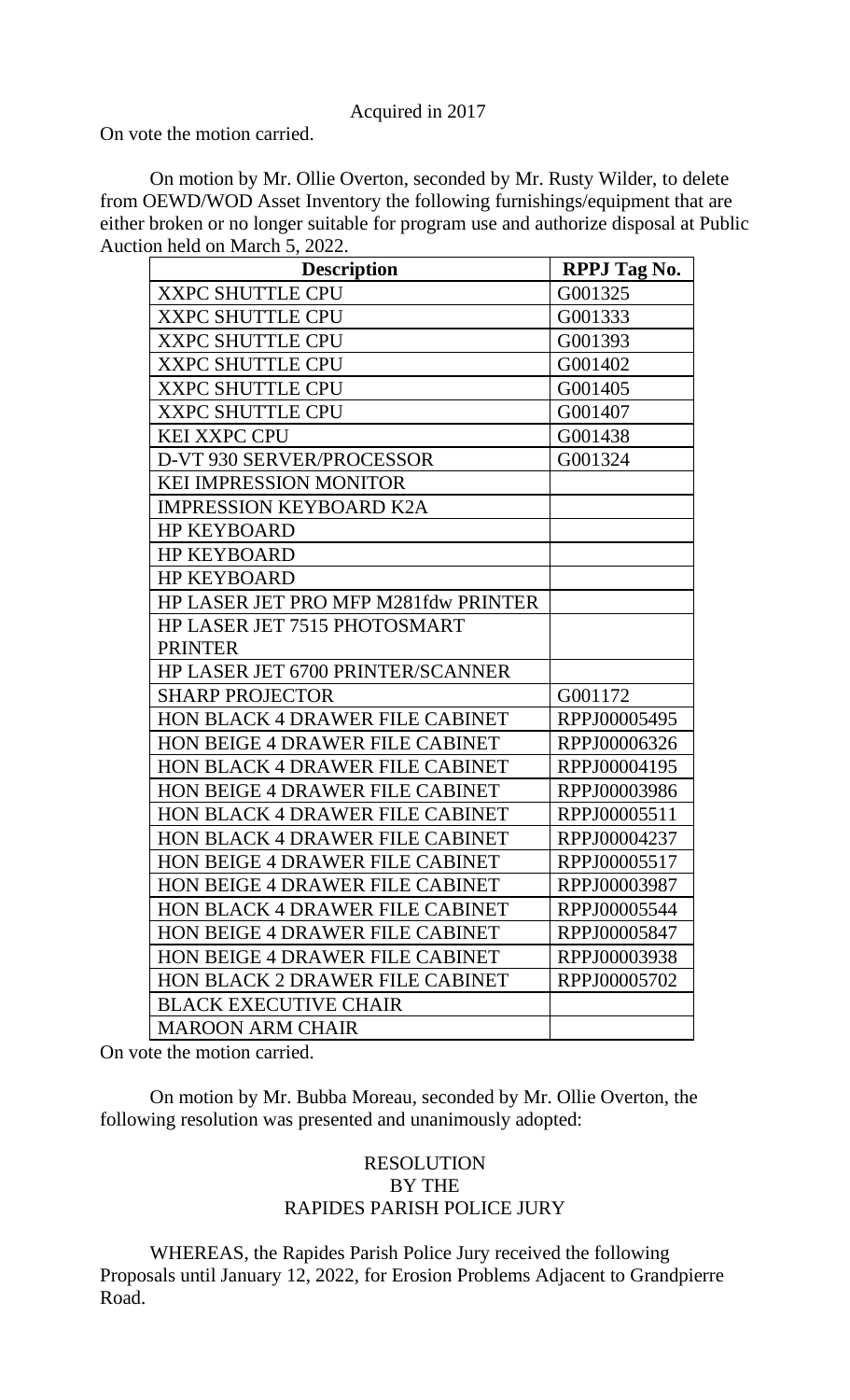- 1. Merrick, LLC \$39,000.00
- 2. T.L. Construction, LLC \$45,000.00

CONTRACTOR LUMP SUM PRICE

3. Progressive Construction Company, LLC \$55,890.00

WHEREAS, the Proposals have been checked and tabulated by Pan American Engineers, LLC, with a recommendation of award being made to the low Proposer; and,

NOW, THEREFORE BE IT RESOLVED, that the contract for said service is hereby awarded to the low Proposer, Merrick, LLC, in the amount of \$39,000.00, contingent upon receipt of required insurance and other contract documents.

BE IT FURTHER RESOLVED, that the President is hereby authorized to execute contracts and change orders between the Rapides Parish Police Jury and the successful Proposer.

Passed, approved and adopted by the President and Police Jury of Rapides Parish, Louisiana, on this 14th day of February, 2022.

On motion by Mr. Ollie Overton, seconded by Mr. David Johnson, the following ordinance was presented and unanimously adopted:

### ORDINANCE

# AN ORDINANCE TO AMEND AND REENACT SECTIONS 18-4.2 (G) SPEED LIMITS SO AS TO SET A 25 MPH SPEED LIMIT ON THE DAVIDE WILLIS ROAD, WARD 6 , DISTRICT H

BE IT ORDAINED by the Rapides Parish Police Jury in Regular Session convened on this 14th day of February, 2022, that Section 18-4.2 (g) of the Rapides Parish Code of Ordinances is hereby amended and reenacted to include a 25 mph speed limit on the Davide Willis Road, Ward 6, District H as follows:

Chapter 18. MOTOR VEHICLES AND TRAFFIC

Section 18-4.2. Speed limits designated on certain streets:

(g) Twenty-five miles per hour. It shall be unlawful for any person to drive or operate a vehicle upon the following parish roads in Rapides Parish in excess of twenty-five (25) miles per hour:

...

Davide Willis Road

...

(l). Whoever violates the provisions of this section shall be punished by a fine not to exceed one hundred dollars (\$100.00), or imprisoned in the Rapides Parish Jail for a period not to exceed thirty (30) days, or both.

BE IT FURTHER ORDAINED that this ordinance is to be effective immediately.

BE IT FURTHER ORDAINED in all other respects Section 18-4.2 of the Rapides Parish Code of Ordinances shall remain unchanged.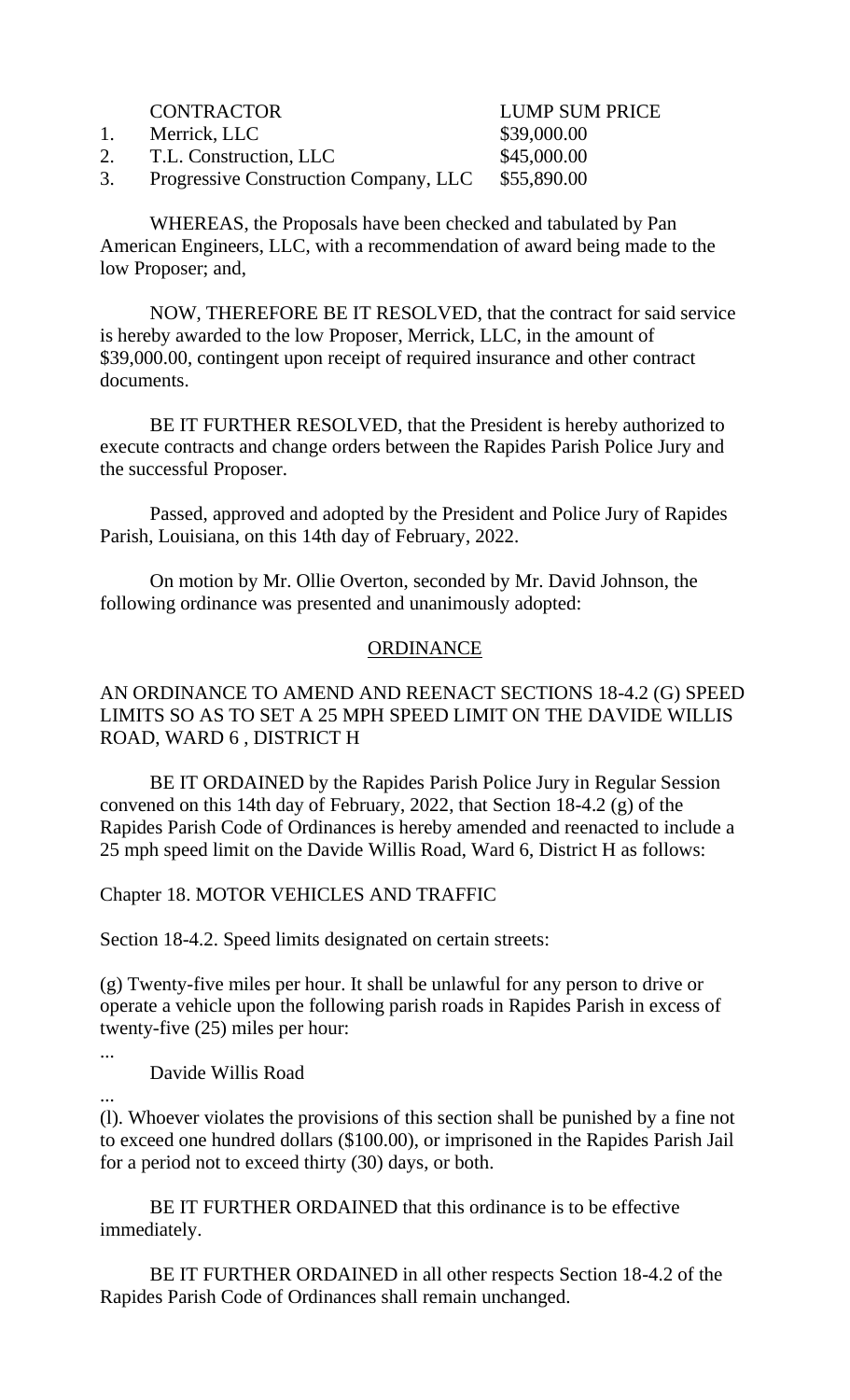BE IT FURTHER ORDAINED that the Parish Highway Department is hereby authorized to erect the speed limit signs on the Road.

THUS DONE AND SIGNED on this 14th day of February, 2022.

On motion by Mr. Bubba Moreau, seconded by Mr. Joe Bishop, to authorize the Parish President to execute Task Order B-3-2022 – Fairway East Subdivision Concrete Roadway Improvements under the Contract "B" Concrete Pavement and Sidewalk Improvements 2021/2022 (Indefinite Delivery/Indefinite Quantity Contract) between the Rapides Parish Police Jury and Progressive Construction Company, LLC, with an estimated cost of \$15,000, as recommended by Parish Engineer, Pan American Engineers, LLC. On vote the motion carried.

On motion by Mr. Joe Bishop, seconded by Mr. Bubba Moreau, to authorize the Rapides Parish Police Jury to enter into an agreement with ACM Contracting, for asphalt roadway repairs/overlay of Pellon Street and Choctaw Drive, at a cost of \$29,675 and authorize the Parish President to sign the necessary documents, as recommended by Parish Engineer, Pan American Engineers, LLC. On vote the motion carried.

On motion by Mr. Rusty Wilder, seconded by Mr. Ollie Overton, to accept Task Order B-2-2021 – Concrete Pavement and Catch Basin Repair on Cloverleaf Blvd. as "Substantially Complete", and authorize the Parish President to sign and record the "Substantial Completion" certificate, and authorize the Parish President to sign a Final Recap Task Order Change Order adjusting the final contract quantities and time period as necessary, as recommended by the Parish Engineer, Pan American Engineers, LLC. On vote the motion carried.

On motion by Mr. David Johnson, seconded by Mr. Bubba Moreau, the following ordinance was presented and unanimously adopted:

#### **ORDINANCE**

### AN ORDINANCE TO AMEND AND REENACT SECTIONS 18-4.2 (G) SPEED LIMITS SO AS TO SET A 25 MPH SPEED LIMIT ON OAK DRIVE, WARD 4, DISTRICT H

BE IT ORDAINED by the Rapides Parish Police Jury in Regular Session convened on this 14th day of February 2022, that Section 18-4.2 (g) of the Rapides Parish Code of Ordinances is hereby amended and reenacted to include a 25 mph speed limit on the Oak Drive, Ward 4, District H as follows:

Chapter 18. MOTOR VEHICLES AND TRAFFIC

Section 18-4.2. Speed limits designated on certain streets:

(g) Twenty-five miles per hour. It shall be unlawful for any person to drive or operate a vehicle upon the following parish roads in Rapides Parish in excess of twenty-five (25) miles per hour:

...

...

Oak Drive

(l). Whoever violates the provisions of this section shall be punished by a fine not to exceed one hundred dollars (\$100.00), or imprisoned in the Rapides Parish Jail for a period not to exceed thirty (30) days, or both.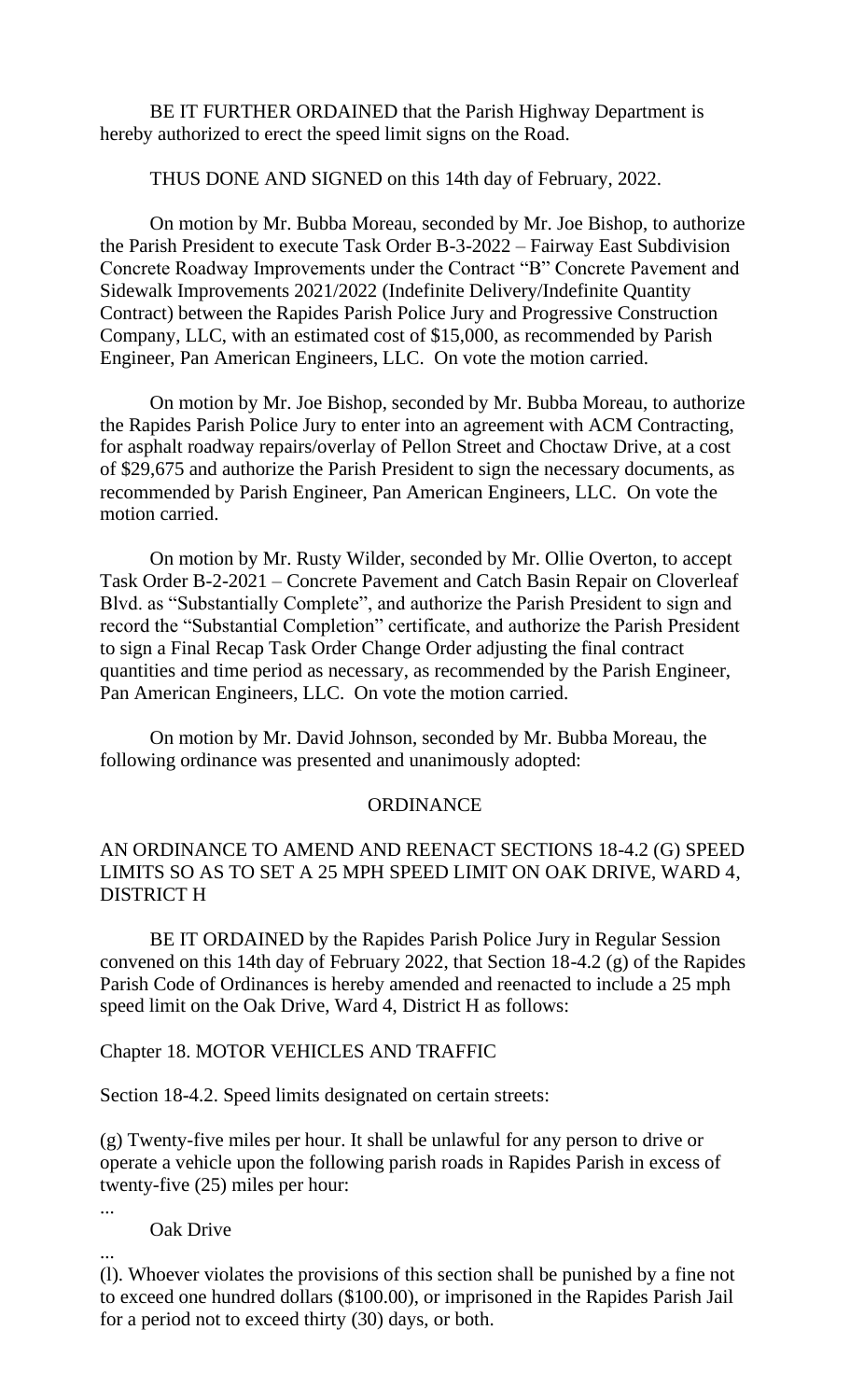BE IT FURTHER ORDAINED that this ordinance is to be effective immediately.

BE IT FURTHER ORDAINED in all other respects Section 18-4.2 of the Rapides Parish Code of Ordinances shall remain unchanged.

BE IT FURTHER ORDAINED that the Parish Highway Department is hereby authorized to erect the speed limit signs on the Road.

THUS DONE AND SIGNED on this 14th day of February, 2022.

On motion by Mr. David Johnson, seconded by Mr. Ollie Overton, the following ordinance was presented and unanimously adopted:

### **ORDINANCE**

# AN ORDINANCE TO AMEND AND REENACT SECTIONS 18-4.2 (G) SPEED LIMITS SO AS TO SET A 25 MPH SPEED LIMIT ON PINE DRIVE, WARD 4, DISTRICT H

BE IT ORDAINED by the Rapides Parish Police Jury in Regular Session convened on this 14th day of February 2022, that Section 18-4.2 (g) of the Rapides Parish Code of Ordinances is hereby amended and reenacted to include a 25 mph speed limit on the Pine Drive, Ward 4, District H, as follows:

### Chapter 18. MOTOR VEHICLES AND TRAFFIC

Section 18-4.2. Speed limits designated on certain streets:

(g) Twenty-five miles per hour. It shall be unlawful for any person to drive or operate a vehicle upon the following parish roads in Rapides Parish in excess of twenty-five (25) miles per hour:

...

Pine Drive

...

(l). Whoever violates the provisions of this section shall be punished by a fine not to exceed one hundred dollars (\$100.00), or imprisoned in the Rapides Parish Jail for a period not to exceed thirty (30) days, or both.

BE IT FURTHER ORDAINED that this ordinance is to be effective immediately.

BE IT FURTHER ORDAINED in all other respects Section 18-4.2 of the Rapides Parish Code of Ordinances shall remain unchanged.

BE IT FURTHER ORDAINED that the Parish Highway Department is hereby authorized to erect the speed limit signs on the Road.

THUS DONE AND SIGNED on this 14th day of February, 2022.

On motion by Mr. Rusty Wilder, seconded by Mr. David Johnson, the following ordinance was presented and unanimously adopted:

# ORDINANCE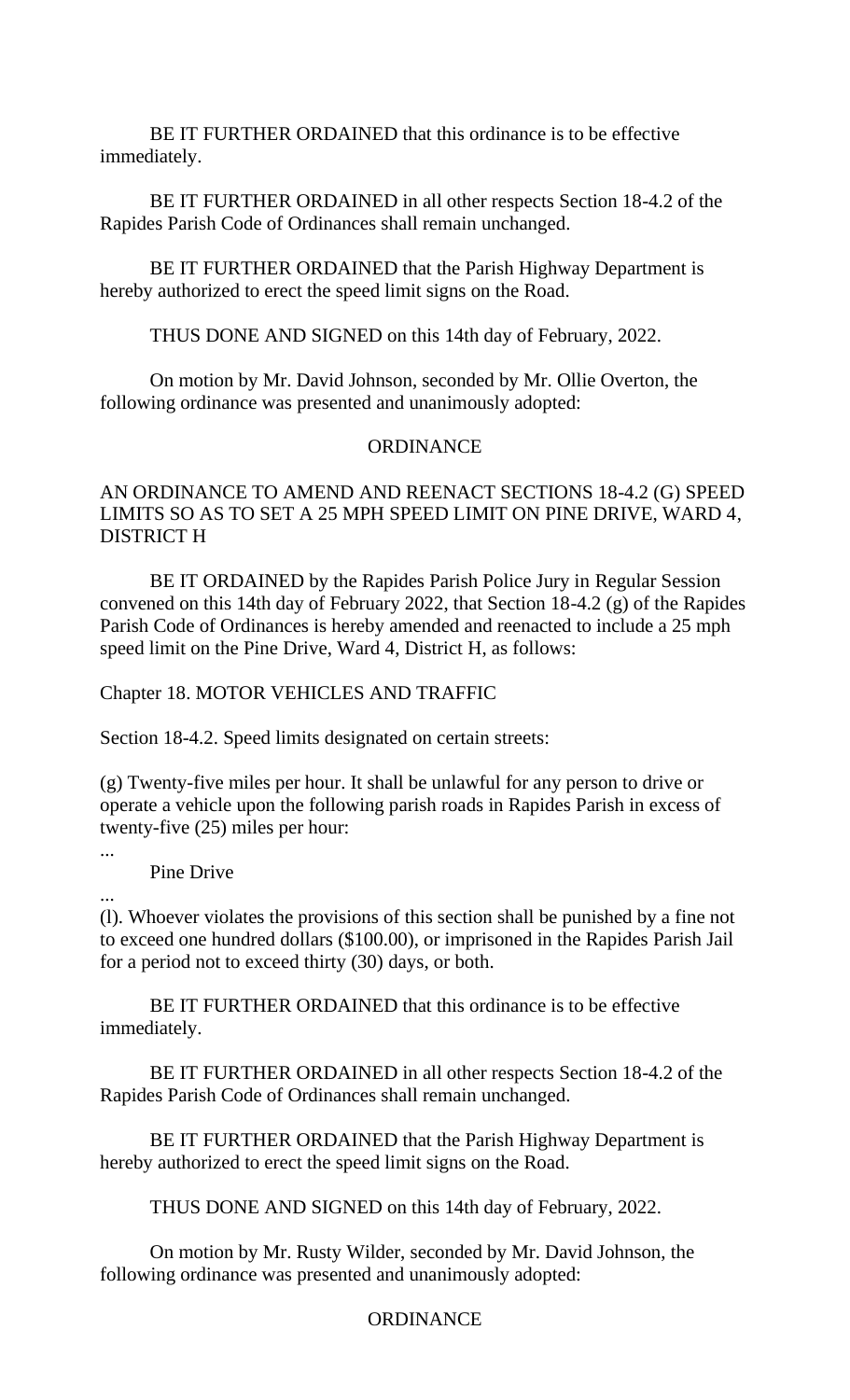# AN ORDINANCE TO AMEND AND REENACT SECTIONS 18-4.2 (G) SPEED LIMITS SO AS TO SET A 25 MPH SPEED LIMIT ON FOREST DRIVE, WARD 4, DISTRICT H

BE IT ORDAINED by the Rapides Parish Police Jury in Regular Session convened on this 14th day of February 2022, that Section 18-4.2 (g) of the Rapides Parish Code of Ordinances is hereby amended and reenacted to include a 25 mph speed limit on the Forest Drive, Ward 4, District H, as follows:

### Chapter 18. MOTOR VEHICLES AND TRAFFIC

Section 18-4.2. Speed limits designated on certain streets:

(g) Twenty-five miles per hour. It shall be unlawful for any person to drive or operate a vehicle upon the following parish roads in Rapides Parish in excess of twenty-five (25) miles per hour:

Forest Drive

...

...

(l). Whoever violates the provisions of this section shall be punished by a fine not to exceed one hundred dollars (\$100.00), or imprisoned in the Rapides Parish Jail for a period not to exceed thirty (30) days, or both.

BE IT FURTHER ORDAINED that this ordinance is to be effective immediately.

BE IT FURTHER ORDAINED in all other respects Section 18-4.2 of the Rapides Parish Code of Ordinances shall remain unchanged.

BE IT FURTHER ORDAINED that the Parish Highway Department is hereby authorized to erect the speed limit signs on the Road.

THUS DONE AND SIGNED on this 14th day of February, 2022.

On motion by Mr. David Johnson, seconded by Mr. Ollie Overton, the following ordinance was presented and unanimously adopted:

#### ORDINANCE

# AN ORDINANCE TO AMEND AND REENACT SECTIONS 18-4.2 (G) SPEED LIMITS SO AS TO SET A 25 MPH SPEED LIMIT ON HILL DRIVE, WARD 4, DISTRICT H

BE IT ORDAINED by the Rapides Parish Police Jury in Regular Session convened on this 14th day of February 2022, that Section 18-4.2 (g) of the Rapides Parish Code of Ordinances is hereby amended and reenacted to include a 25 mph speed limit on the Hill Drive, Ward 4, District H, as follows:

# Chapter 18. MOTOR VEHICLES AND TRAFFIC

Section 18-4.2. Speed limits designated on certain streets:

(g) Twenty-five miles per hour. It shall be unlawful for any person to drive or operate a vehicle upon the following parish roads in Rapides Parish in excess of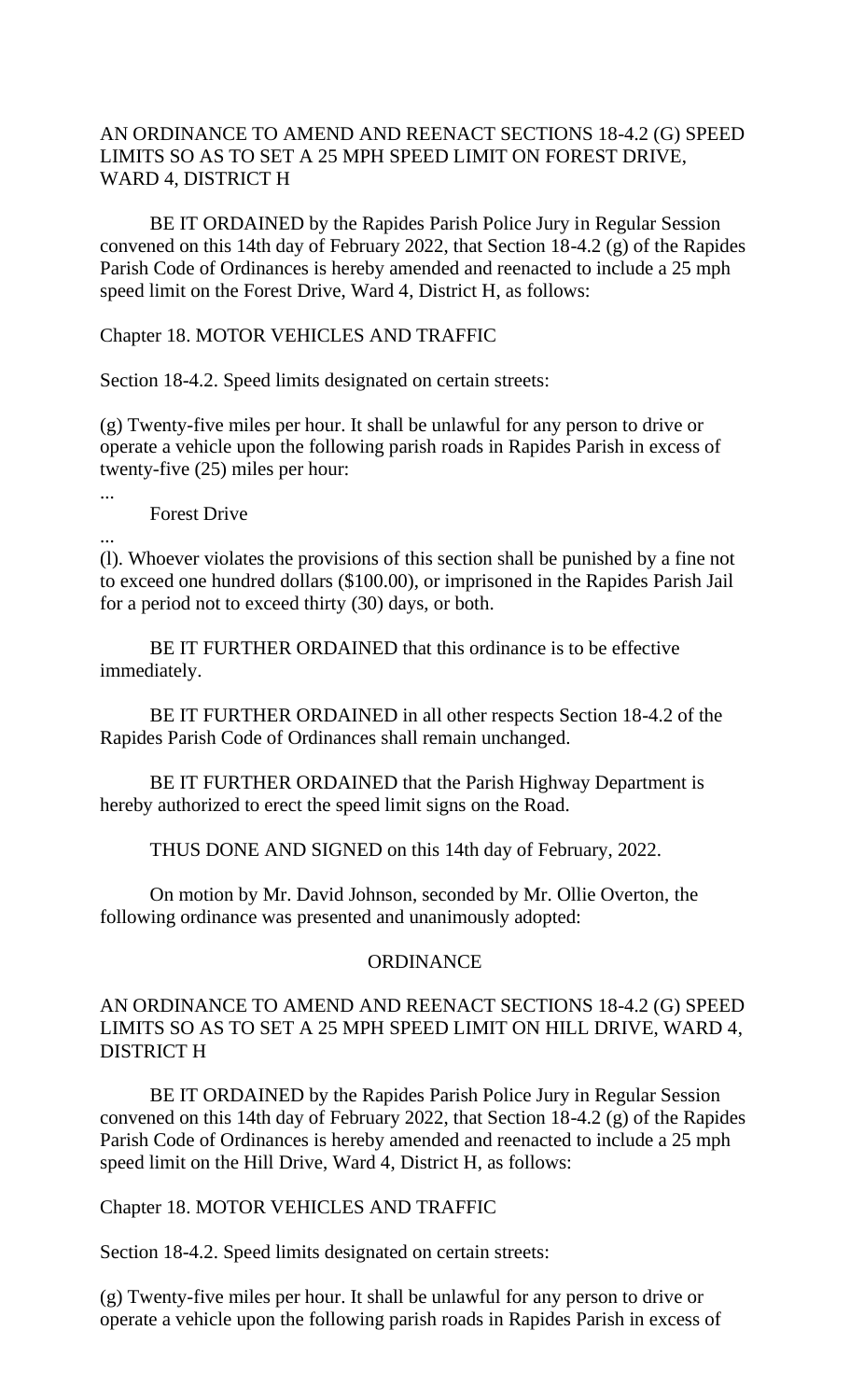twenty-five (25) miles per hour:

Hill Drive

...

... (l). Whoever violates the provisions of this section shall be punished by a fine not to exceed one hundred dollars (\$100.00), or imprisoned in the Rapides Parish Jail for a period not to exceed thirty (30) days, or both.

BE IT FURTHER ORDAINED that this ordinance is to be effective immediately.

BE IT FURTHER ORDAINED in all other respects Section 18-4.2 of the Rapides Parish Code of Ordinances shall remain unchanged.

BE IT FURTHER ORDAINED that the Parish Highway Department is hereby authorized to erect the speed limit signs on the Road.

THUS DONE AND SIGNED on this 14th day of February, 2022.

On motion by Mr. Ollie Overton, seconded by Mr. David Johnson, the following ordinance was presented and unanimously adopted:

# ORDINANCE

# AN ORDINANCE TO AMEND AND REENACT SECTIONS 18-4.2 (G) SPEED LIMITS SO AS TO SET A 25 MPH SPEED LIMIT ON PARK DRIVE, WARD 4, DISTRICT H

BE IT ORDAINED by the Rapides Parish Police Jury in Regular Session convened on this 14th day of February 2022, that Section 18-4.2 (g) of the Rapides Parish Code of Ordinances is hereby amended and reenacted to include a 25 mph speed limit on the Park Drive, Ward 4, District H, as follows:

Chapter 18. MOTOR VEHICLES AND TRAFFIC

Section 18-4.2. Speed limits designated on certain streets:

(g) Twenty-five miles per hour. It shall be unlawful for any person to drive or operate a vehicle upon the following parish roads in Rapides Parish in excess of twenty-five (25) miles per hour:

...

Park Drive

...

(l). Whoever violates the provisions of this section shall be punished by a fine not to exceed one hundred dollars (\$100.00), or imprisoned in the Rapides Parish Jail for a period not to exceed thirty (30) days, or both.

BE IT FURTHER ORDAINED that this ordinance is to be effective immediately.

BE IT FURTHER ORDAINED in all other respects Section 18-4.2 of the Rapides Parish Code of Ordinances shall remain unchanged.

BE IT FURTHER ORDAINED that the Parish Highway Department is hereby authorized to erect the speed limit signs on the Road.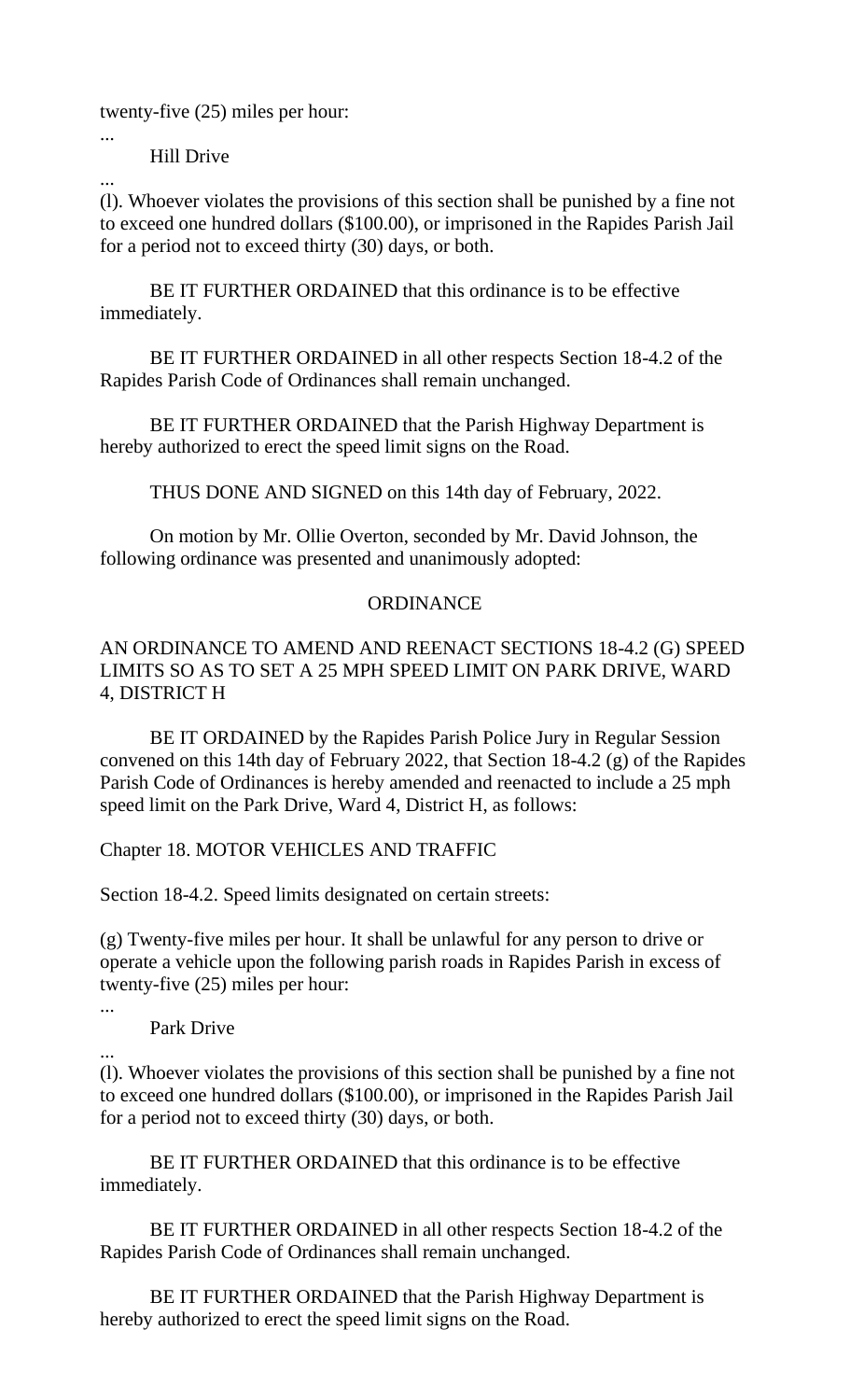THUS DONE AND SIGNED on this 14th day of February, 2022.

On motion by Mr. David Johnson, seconded by Mr. Rusty Wilder, the following ordinance was presented and unanimously adopted:

#### **ORDINANCE**

## AN ORDINANCE TO AMEND AND REENACT SECTIONS 18-4.2 (G) SPEED LIMITS SO AS TO SET A 25 MPH SPEED LIMIT ON AUDUBON DRIVE, WARD 4, DISTRICT H

BE IT ORDAINED by the Rapides Parish Police Jury in Regular Session convened on this 14th day of February 2022, that Section 18-4.2 (g) of the Rapides Parish Code of Ordinances is hereby amended and reenacted to include a 25 mph speed limit on the Audubon Drive, Ward 4, District H, as follows:

Chapter 18. MOTOR VEHICLES AND TRAFFIC

Section 18-4.2. Speed limits designated on certain streets:

(g) Twenty-five miles per hour. It shall be unlawful for any person to drive or operate a vehicle upon the following parish roads in Rapides Parish in excess of twenty-five (25) miles per hour:

...

...

Audubon Drive

(l). Whoever violates the provisions of this section shall be punished by a fine not to exceed one hundred dollars (\$100.00), or imprisoned in the Rapides Parish Jail for a period not to exceed thirty (30) days, or both.

BE IT FURTHER ORDAINED that this ordinance is to be effective immediately.

BE IT FURTHER ORDAINED in all other respects Section 18-4.2 of the Rapides Parish Code of Ordinances shall remain unchanged.

BE IT FURTHER ORDAINED that the Parish Highway Department is hereby authorized to erect the speed limit signs on the Road.

THUS DONE AND SIGNED on this 14th day of February, 2022.

On motion by Mr. Ollie Overton, seconded by Mr. David Johnson, the following ordinance was presented and unanimously adopted:

### **ORDINANCE**

AN ORDINANCE TO AMEND AND REENACT SECTION 18-4.2 (I) SPEED LIMITS SO AS TO SET A 15 MPH SPEED LIMIT ON RUSSELL COURT, WARD 1, DISTRICT F

BE IT ORDAINED by the Rapides Parish Police Jury in Regular Session convened on this 14th day of February, 2022, that Section 18-4.2 (i) of the Rapides Parish Code of Ordinances is hereby amended and reenacted to set a 15 mph speed limit on the Russell Court, Ward 1, District F as follows: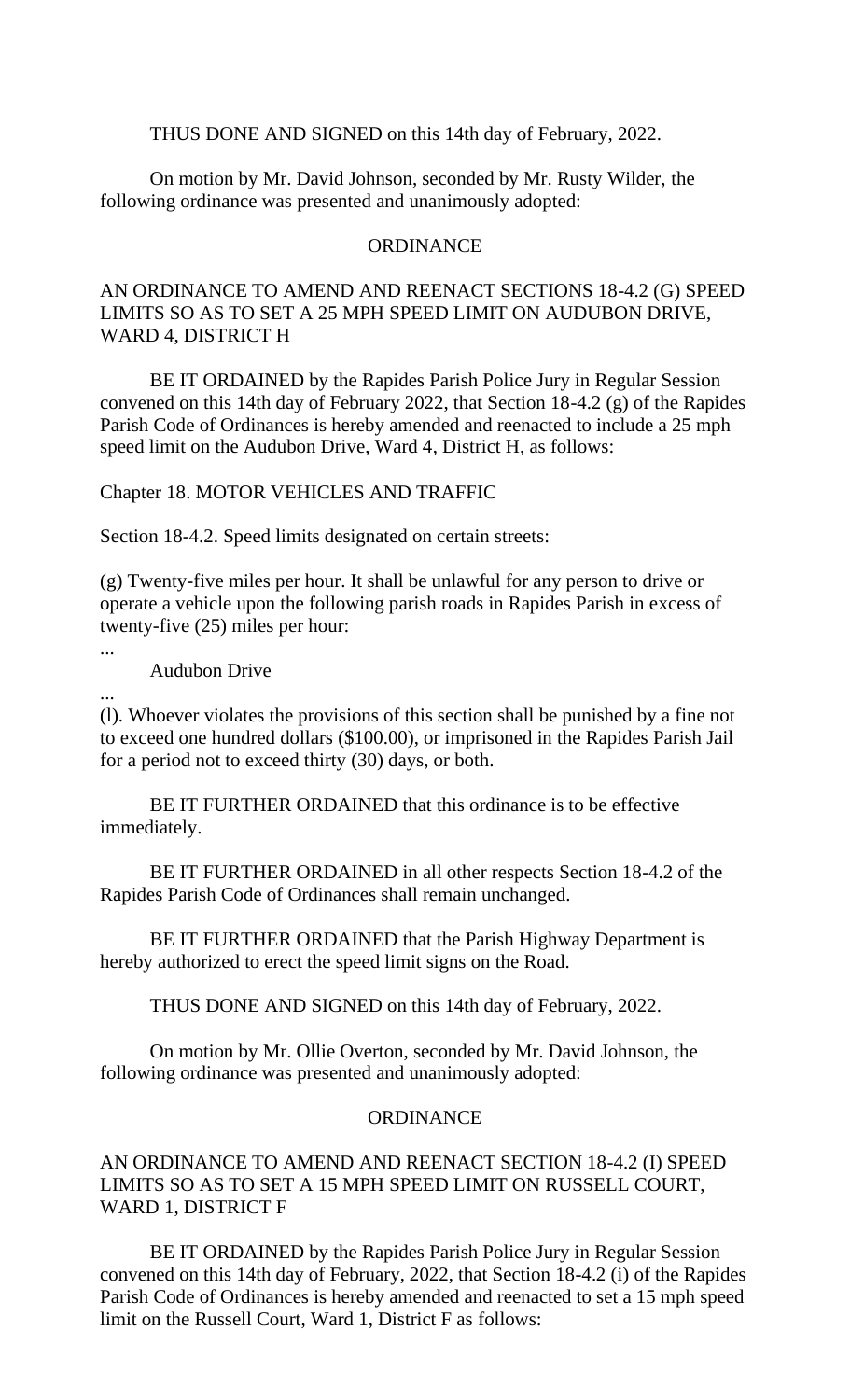# Chapter 18. MOTOR VEHICLES AND TRAFFIC

Section 18-4.2. Speed limits designated on certain streets:

… (i) Fifteen miles per hour. It shall be unlawful for any person to drive or operate a vehicle upon the following parish road in Rapides Parish in excess of fifteen (15) miles per hour.

Russell Court, Ward 1, District F

…

…

(l). Whoever violates the provisions of this section shall be punished by a fine not to exceed one hundred dollars (\$100.00), or imprisoned in the Rapides Parish Jail for a period not to exceed thirty (30) days, or both.

BE IT FURTHER ORDAINED that this ordinance is to be effective immediately.

BE IT FURTHER ORDAINED in all other respects Section 18-4.2 of the Rapides Parish Code of Ordinances shall remain unchanged.

BE IT FURTHER ORDAINED that the Parish Highway Department is hereby authorized to erect the speed limit signs on the Road and a copy of this ordinance sent to the Rapides Parish Sheriff Office.

THUS DONE AND SIGNED on this14th day of February, 2022.

On motion by Mr. Rusty Wilder seconded by Mr. David Johnson, the following ordinance was presented:

#### **ORDINANCE**

# AN ORDINANCE TO AMEND AND REENACT CHAPTER 6 ½ - BUILDINGS AND CONSTRUCTION-ARTICLE V. – CONSTRUTION ON PARISH LAKES-SECTION 6 ½-31 - REGULATIONS

…<br>……

(c) No structure shall extend more than forty (40) feet, perpendicular to the water line, from the spillway elevation of the lake. Structures may not extend into cleared boat rows or dredged areas. Additionally, no structure shall exceed fifteen (15) feet in height as measured from the floor of the structure. Furthermore, structures may be prohibited, or their dimensions restricted, in coves, to prevent inaccessibility of other existing or potential landowners or the public. Structures must be set back a minimum of twenty-five (25) feet *ten (10) feet* from projected property lines of adjacent landowners. Projected property lines are to be depicted by extending the property lines which are perpendicular to the shore and are not intended to portray ownership. **Where interpretation is needed as to the exact location of the projected property lines, (for example where there appears to be a conflict between the mapped boundary and the actual field conditions), the RAPC shall make the necessary interpretation.**

BE IT FURTHER ORDAINED that this ordinance is to be effective immediately.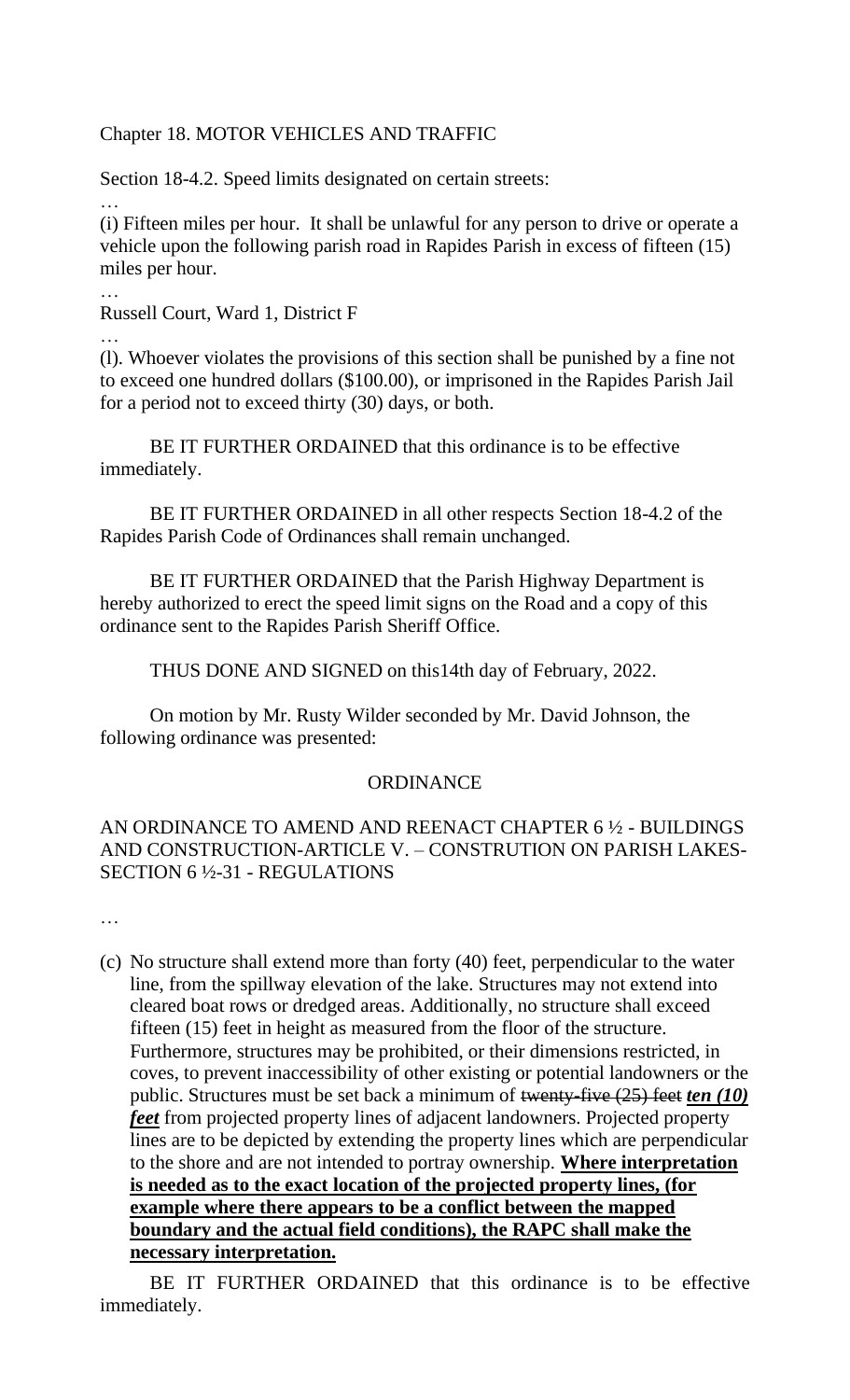BE IT FURTHER ORDAINED in all other respects Section  $6\frac{1}{2}$  - 31 of the Rapides Parish Code of Ordinances shall remain unchanged.

THUS DONE AND SIGNED on this14th day of February, 2022.

On motion by Mr. Bubba Moreau, seconded by Mr. Joe Bishop, to grant approval to McVay Subdivision Extension, located at Paradise Road & Herman Lane, Ball/Tioga, as recommended by Rapides Area Planning Commission, approved by Parish Engineer, Pan American Engineers, and Legal Counsel and authorize signing of the plat. On vote the motion carried.

On motion by Mr. Ollie Overton, seconded by Mr. Rusty Wilder, to authorize the President to sign the Agreement between the Chief Elected Official and the Rapides Workforce Development Board signifying the roles and responsibilities of the Office of Economic & Workforce Development (OEWD) as the fiscal agent and administrative entity, and the Workforce Operations Department (WOD) as the provider of Title I Adult, Dislocated Worker, and Youth services authorized by the Workforce Innovation and Opportunity Act of 2014 (WIOA). On vote the motion carried.

On motion by Mr. Bubba Moreau, seconded by Mr. David Johnson, for the Workforce Operations Department to hire two (2) temporary part-time teachers, 29 hours per week, beginning in March or April, ending September 30, 2022, to facilitate the Summer Youth Employment Program, \$20 hourly to be paid out of WIOA funds. These instructors will also facilitate the academic component required by the Program. On vote the motion carried.

On motion by Mr. Joe Bishop, seconded by Mr. Bubba Moreau, to approve project Amendment #3 for the Gustav/Ike CDBG Disaster Recovery Pineville Utility Conflicts Project (40PARA3304) to transfer funding to pay all remaining project expenses. On vote the motion carried.

On motion by Mr. Joe Bishop, seconded by Mr. Ollie Overton, to approve project Amendment #4 for the Gustav/Ike CDBG Disaster Recovery Spanish Bayou/Huffman Creek Project (40PARA3305) to transfer funding to pay all remaining project expenses. On vote the motion carried.

On motion by Mr. Joe Bishop, seconded by Mr. Ollie Overton, to approve project Amendment #7 for the Gustav/Ike CDBG Disaster Recovery North Bank-Grant Project (40PARA3301) to reduce the project budget to transfer funding to other Gustav/Ike CDBG-DR projects. On vote the motion carried.

On motion by Mr. Rusty Wilder, seconded by Mr. Joe Bishop, the following resolution was presented and on vote unanimously adopted:

#### **ORDINANCE**

AN ORDINANCE GRANTING TO CAMERON COMMUNICATIONS, L.L.C., THE NON-EXCLUSIVE RIGHT AND PRIVILEGE TO CONSTRUCT, OPERATE AND MAINTAIN A CABLE TELEVISION SYSTEM OR VIDEO PROGRAMMING DISTRIBUTION SERVICE OR OTHER VIDEO PROGRAMMING DISTRIBUTION SERVICE AND ELECTRONIC DISTRIBUTION SYSTEM WITHIN THE UNINCORPORATED AREAS OF RAPIDES PARISH, LOUISIANA; SETTING FORTH MISCELLANEOUS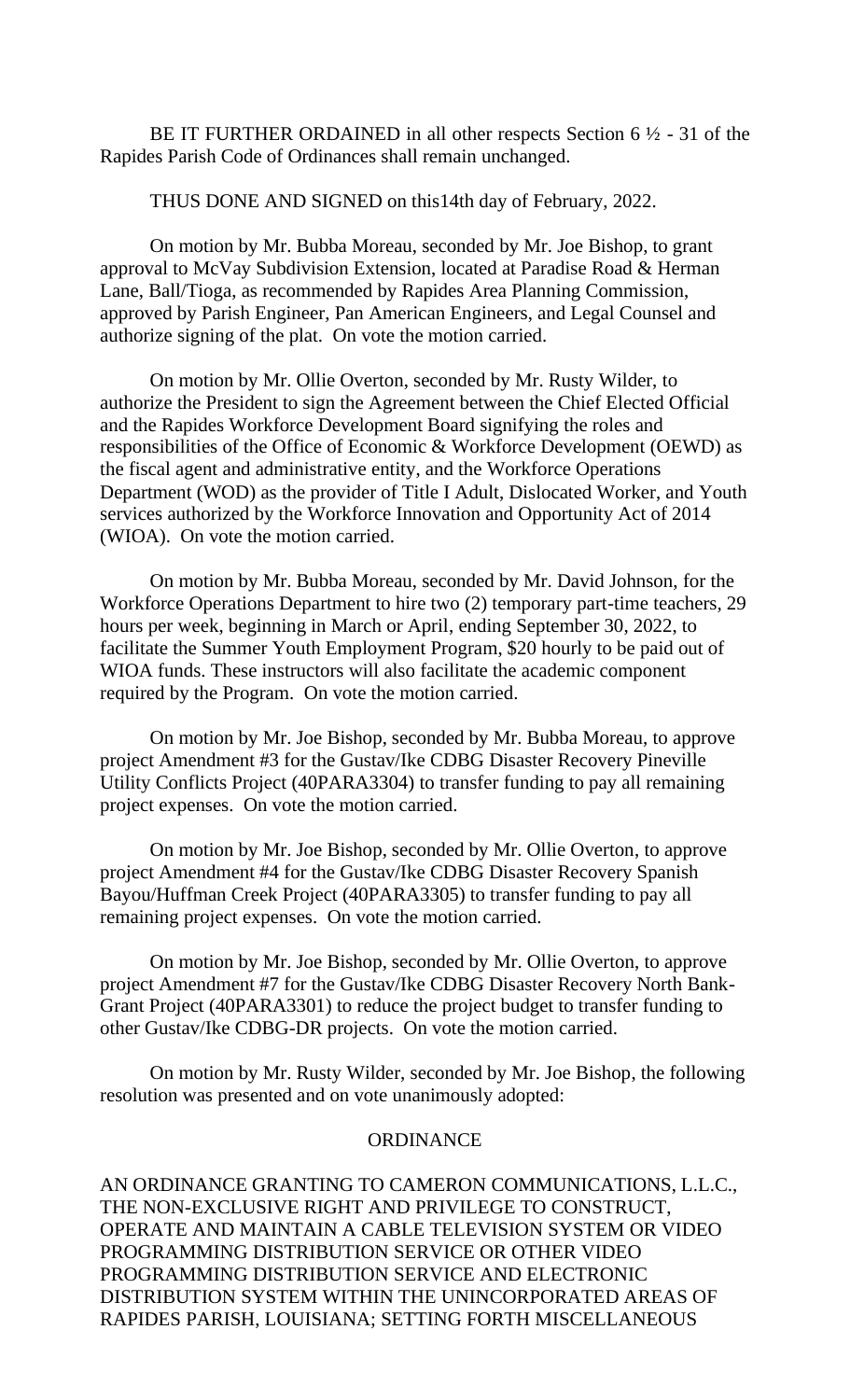# PROVISIONS; AND PROVIDING FOR FORMAL ACCEPTANCE OF THE RIGHTS AND PRIVILEGES GRANTED HEREUNDER BY THE GRANTEE.

BE IT ORDAINED by the Rapides Parish Police Jury in Regular Session convened on the 14th day of February, 2022:

#### Section I. Definitions

The words "Parish" or "Grantor" as hereinafter used shall mean and designate the Parish of Rapides, Louisiana (the Rapides Parish Police Jury) and the words "Company" or "Franchisee" or "Grantee" as hereinafter used shall mean and designate Cameron Communications, L.L.C. and its applicable affiliates, or its agents, employees, successors, or assigns.

The words "Cable System" or "Facilities" or "System" or "Digital Video" as hereinafter used shall mean a system of coaxial cables, fiber optics, or other electrical conductors and equipment used or to be used to originate or receive television or radio signals or data directly or indirectly off the air or from satellites and to transmit them via cable or other transmission methods to subscribers for a fixed or variable fee, including the origination, receipt, transmission, and distribution of voices, sound signals, pictures, visual images, digital signals, telemetry, or any other type of closed circuit transmission by means of electrical impulses, whether or not directed to originating signals or receiving signals off the air or from satellites.

The word "property" as hereinafter used shall mean and designate all rights and contracts of whatever kind, and all poles, wires, cables, apparatus, and other appliances, appurtenances, and fixtures owned by the Franchisee and located within the franchise area as designated in Section II of this franchise agreement; it may also mean movables or immovable, whether real or personal, owned by Franchisee or a third party.

#### Section II. Franchise Granted

There is hereby granted to the Cameron Communications, L.L.C. (authorized to do business in Rapides Parish, Louisiana, represented herein by an officer, duly authorized to act on behalf of the corporation) the nonexclusive right, privilege and authority to construct, lay, maintain, and operate a system of poles, wires, conduits, and other fixtures in, upon and across, along, under and over the streets, alleys, parkways, public grounds and other places within the unincorporated areas of Rapides Parish, Louisiana, for the purpose of constructing, maintaining and operating a cable television service or other video programming distribution service and electronic distribution system to said areas. All such work done in connection with the construction, reconstruction, maintenance or repair of said system shall be subject to and governed by all laws, rules, regulations now in force or that may be hereafter passed or adopted and not in consistent herewith; and the construction, maintenance and operation of Grantee's System and all television distribution of the property of Grantee subject to the contract shall be subject to the lawful police regulation by the governing body of the Parish. The right of Grantee to use and occupy the streets, alleys, public ways and places of Rapides Parish for the purpose set forth shall not be exclusive as the Police Jury reserves its authority to grant such non-exclusive privileges to other applicants, provided that any such privileges granted to any other applicant or grantee whatsoever in any territory served by Grantee shall not be more favorable or of greater value in any respect than the privileges, obligations, standards and fee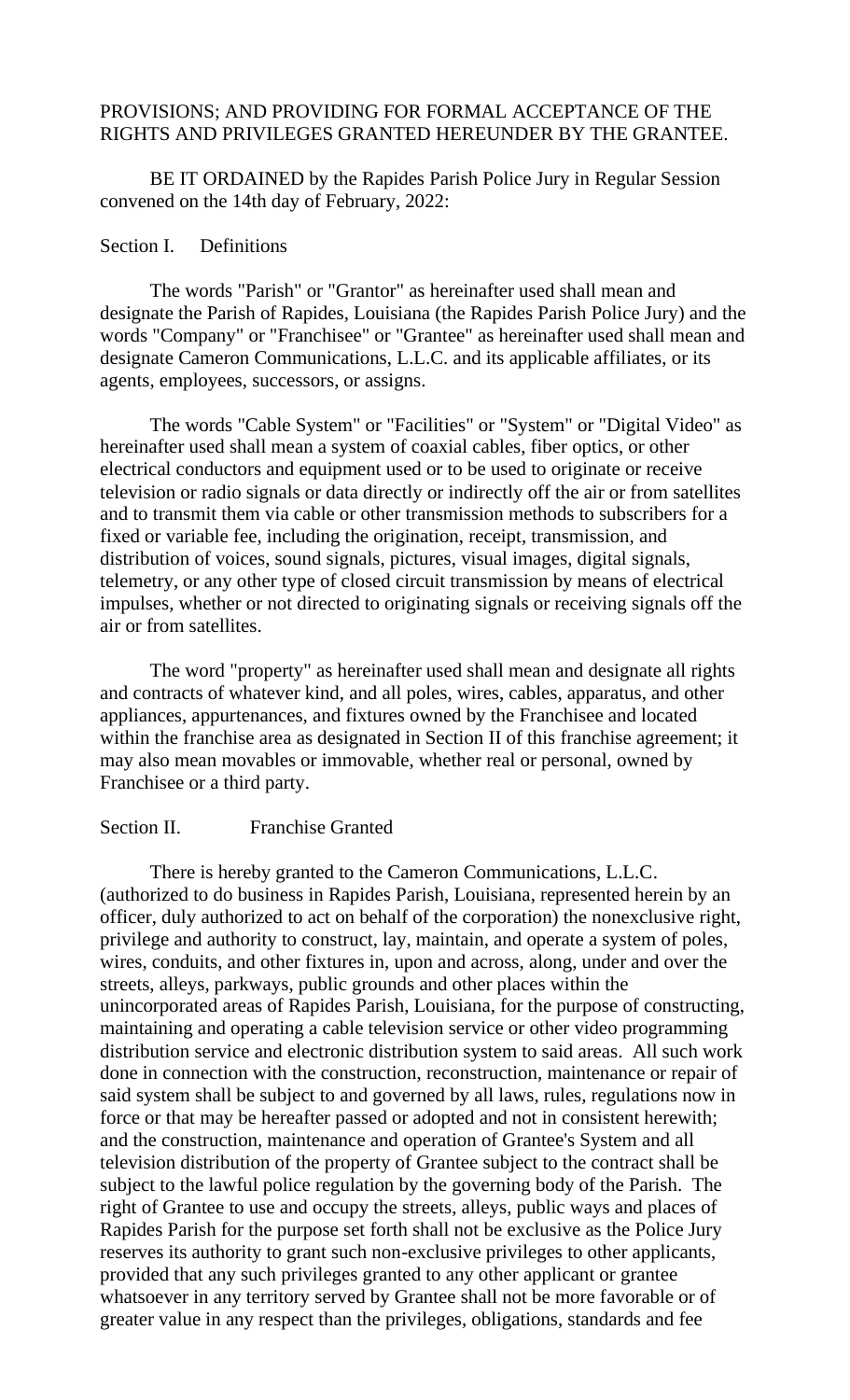requirements set forth herein in this ordinance.

#### Section III. Term

The franchise hereby granted shall be effective from and after the date hereof and shall remain in full force and effect for a period of fifteen (15) years. The effective date of this agreement is February 14, 2022.

### Section IV. Company To Hold Parish Harmless

The Company shall defend, indemnify and hold harmless the Parish against any and all claims, demands, actions and damages for injury or death to any person or property (including costs of litigation and attorney fees) caused by, or arising out of, whether directly or indirectly, the installation, maintenance, construction and operation by the company, their agents, employees, or contractors of its facilities, or by its equipment of any kind or character used in connection with its business.

# Section V. Required Records As To Location Of Facilities

The Company shall at all times keep and make available for inspection full and complete plats, maps and records showing the exact location of all cable television service, video programming distribution service and electronic distribution system equipment. The Grantee shall furnish and file with the Parish, upon request, maps, plats and permanent records of the location and character of all facilities constructed, including underground facilities, such maps, plats, and permanent records furnished and filed with the Parish, and up-dated at least once every quarter by the Grantee.

# Section VI. Equipment Generally

All such installations of equipment shall be of a permanent nature, durable and of a location not to interfere in any manner with the rights of the public or individual property owners and shall not interfere with the travel and use of places by the public. The Parish reserves the right of reasonable regulation of the erection and construction of any work by the Company, and to reasonable designate where such works and construction shall be placed. The Company agrees, when requested by the Parish, to make changes in its distribution system, in wires, poles, or apparatus to conform to the reasonable necessary requirements of the areas, such changes to be effected when so requested within a reasonable time, and further agrees to comply with such ordinances as the Parish may now or may hereafter pass regulating the installation and maintenance of such equipment.

The poles erected by Grantee for such distribution system shall be placed and erected in such a manner as to not interfere with the use of roads, streets, alleys, and other public places in said Parish and shall be done in such a manner as to give the least inconvenience to the abutting property owners; said poles shall not be placed where the same will interfere with any gas, electric, or telephone fixtures, water hydrants or mains, sewer lines, or other such facilities in said streets, alleys, and public places.

Should Grantee desire to make underground installations in connection with the operation of the system, Grantee shall have the right and privilege to take up pavement and sidewalks, if same is necessary for said installations, providing however, that Grantee shall not take up nor excavate any pavement at any time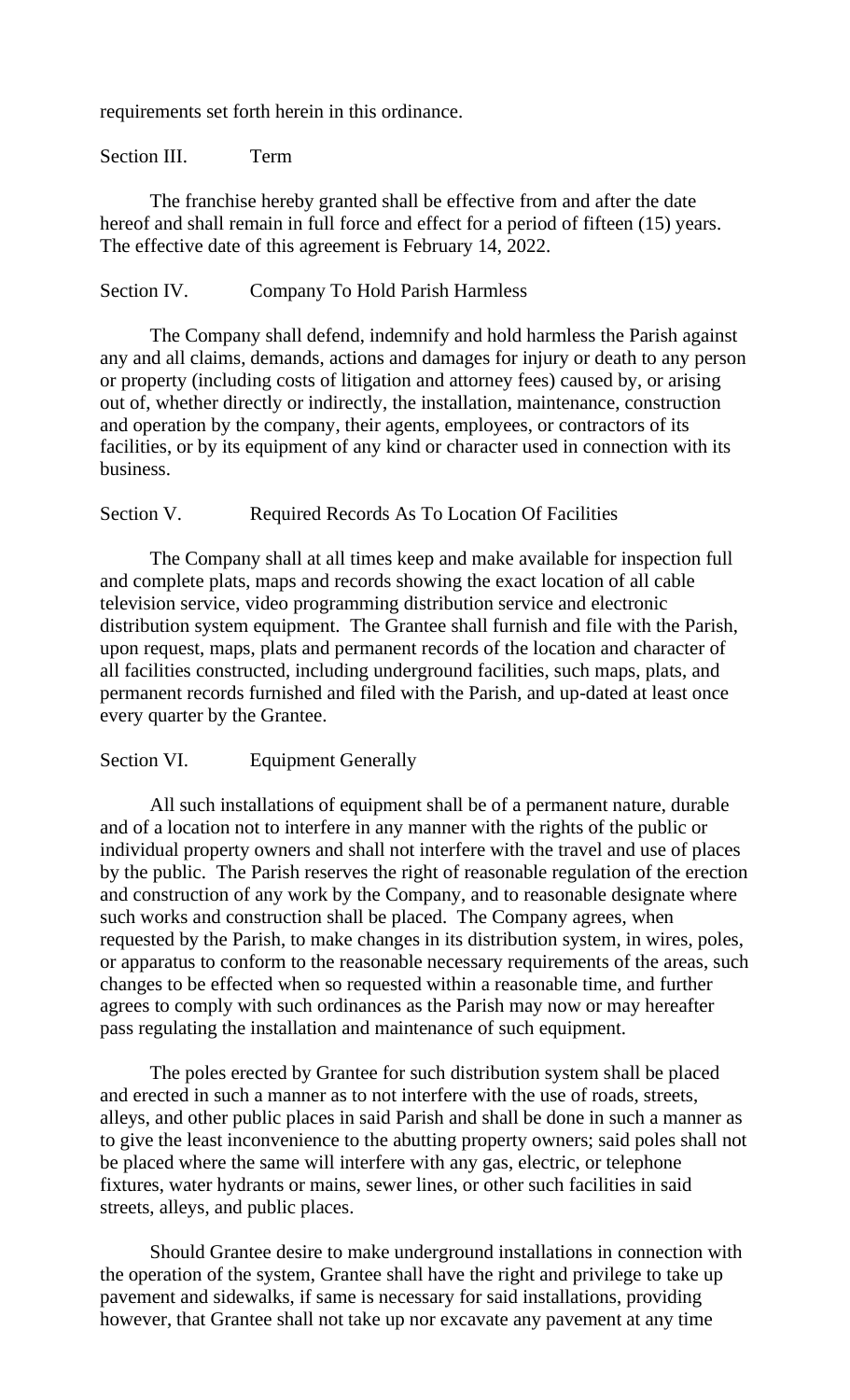without first securing written permission from the Parish, and further provided that all excavations and installations so made shall be performed in such a manner as will cause the least inconvenience to the public. Grantee shall promptly restore the pavement or sidewalks to as good a condition as existed prior to excavation and installation. The Parish shall have the right to have one inspector present at each excavation and installation, at the expense of the Grantee.

# Section VII. Company's Duty to Alter, Etc., Facilities Upon Notice

Whenever, by reason of the changes in the grade of any street or in the location or construction of water lines, gas lines, sewer lines, or other underground construction for any purpose, it shall be deemed necessary by the Parish that the facilities of the grantee be altered, changed, adapted, or conformed, such alteration or changes shall be promptly made by Grantee when ordered in writing by the President or appointed officer of the Rapides Parish Police Jury without claim for reimbursement or damages against the Parish, provided however, that the Parish shall not require Grantee to remove its cables, poles, or other facilities entirely from such street, alley, or highway without making available to Grantee other places for said poles, cables, or other facilities. If the Parish shall require Grantee to adapt or conform its facilities or in any way alter, relocate or change its property to enable any corporation or person, except the Parish, to use said street, alley or highway, Grantee shall be reimbursed fully by the corporation or person desiring such change or relocation for any loss, cost or expense caused by or arising out of such change or relocation of Grantee's property, provided however, that the Parish shall never be liable for such reimbursement.

## Section VIII. Required Insurance

The Company shall at all times during the existence of this franchise require its contractors and itself to maintain insurance with a duly authorized Louisiana insurance company as follows:

(a) Workmen's compensation insurance in accordance with the laws of the State of Louisiana.

(b) General liability insurance in such forms and in such companies as shall be approved by the Rapides Parish Police Jury, such approval not to be unreasonably withheld, to protect the Parish and the Franchisee from and against any and all claims, injury and damage to persons or property, both real and personal, caused by the construction, erection, operation, or maintenance or any aspect of the System. The amount of such insurance shall not be less than the following, but said amounts are subject to review and change annually by the Parish Administrator:

| Bodily injury per person       | \$ 500,000  |
|--------------------------------|-------------|
| Bodily injury per occurrence   | \$1,000,000 |
| Property damage per person     | \$250,000   |
| Property damage per occurrence | \$ 500,000  |

An appropriate Certificate of Insurance, or Certificates of Insurance, shall be filed annually with the Office of the Parish Administrator.

The Company is and shall be considered an independent contractor hereunder for all things.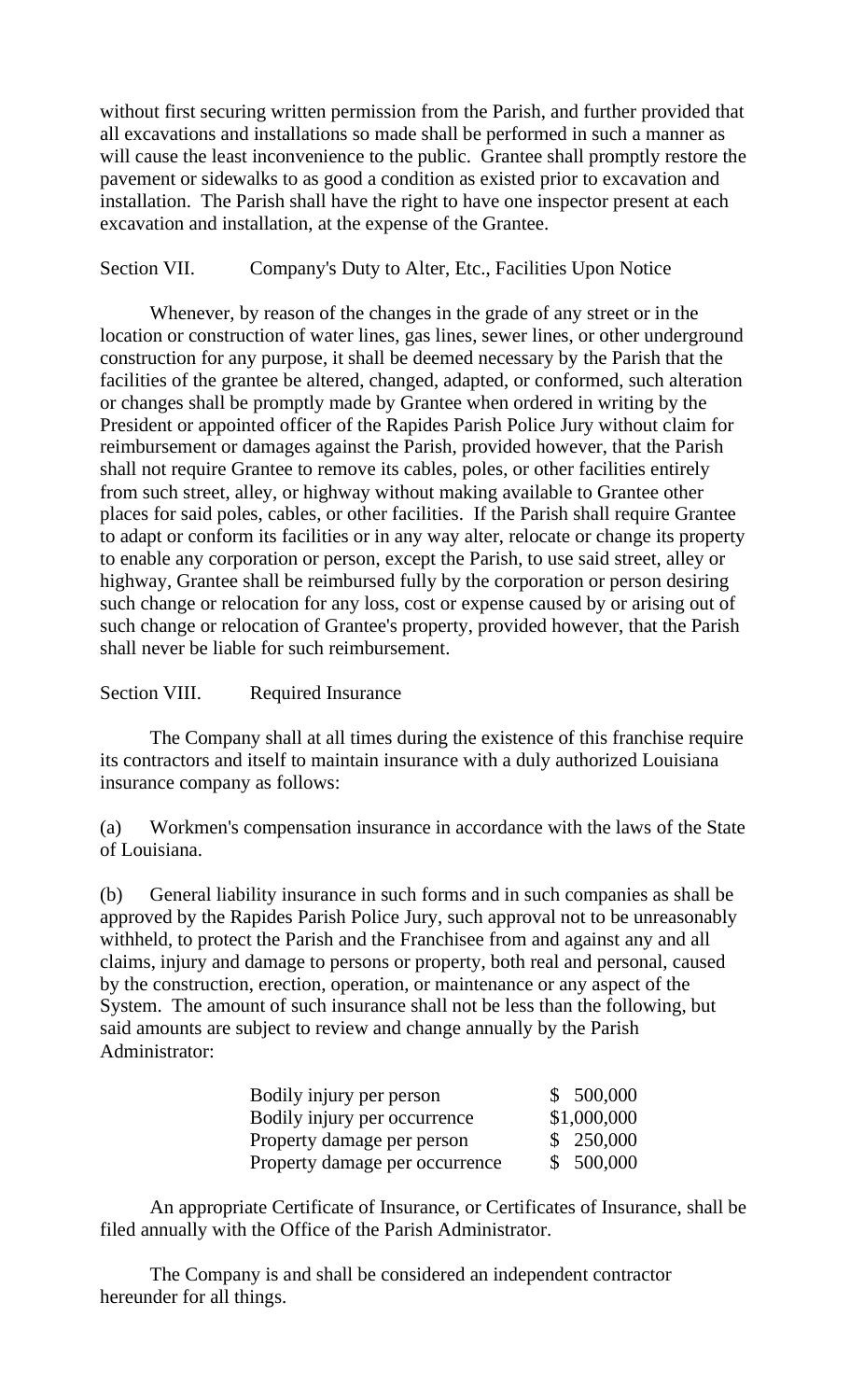## Section IX. Cancellation or termination

Failure or refusal to observe the terms and provisions of this franchise by the Company, its successors and assigns, shall entitle the Parish to cancel and terminate this franchise and all rights hereunder, subject to applicable federal law. The Parish may exercise such right ninety (90) days after serving written notice upon the Company of failure to observe the terms thereof, and upon refusal by the Company during the said ninety (90) day period to perform or act as requested by said notice, this franchise shall be subject to cancellation as hereinabove provided.

Section X. Legal Requirements Declared To Have Been Complied With

All provisions of law provided and prescribed for the granting of this franchise are hereby declared to have been fully complied with and the franchise shall be in full force and effect from and after its execution and approval.

Section XI. Franchise Fee; Required Deposit; Records

The Company shall pay the Parish as a franchise fee or commission and as compensation for the rights and privileges enjoyed hereunder five percent (5%) of the gross revenues received by Grantee from the operation of the System to provide cable services or video programming distribution services in the franchise area, in accordance with LA R.S. 33:4461; provided, however, that the Parish may increase the franchise fee during the term of this franchise, but may not lower the fee set forth above, provided that said fee does not exceed limits as fixed by law or governmental regulation and, furthermore, provided that the Grantee shall be notified by the Parish of such change no later than ninety (90) days prior to the effective date of such change in the franchise fee.

The annual fee shall be paid quarterly and the Grantee shall file upon request a complete revenue statement with the Parish during the period for which said quarterly payment is made, and payment shall be made to the Parish not later than forty-five (45) days after the expiration date of the quarter for which payments are due. If grantee fails or refuses to pay such fee, the Parish may maintain an action against the Grantee for the amount of such fee and all expense of collecting same, including reasonable attorney's fees. All unpaid fees shall bear an annual interest in the amount of twelve (12%) percent from date due.

Concurrently with each payment, Grantee shall furnish a sworn written report showing the amount of gross revenues from video programming service sales within the territorial limits of the franchise for each month, with a breakdown for totals for each item calculated in the customer billing procedure, as well as an itemized breakdown for allowed deductibles, as hereafter identified.

In determining gross revenues, for purposes of this agreement, there may be deducted:

(a) All credits or refunds made to customers;

(b) All sales taxes, excise taxes, gross receipt taxes, and any other tax of a similar nature;

(c) Deposits and premiums for insurance policies and refunds and insurance claim payments;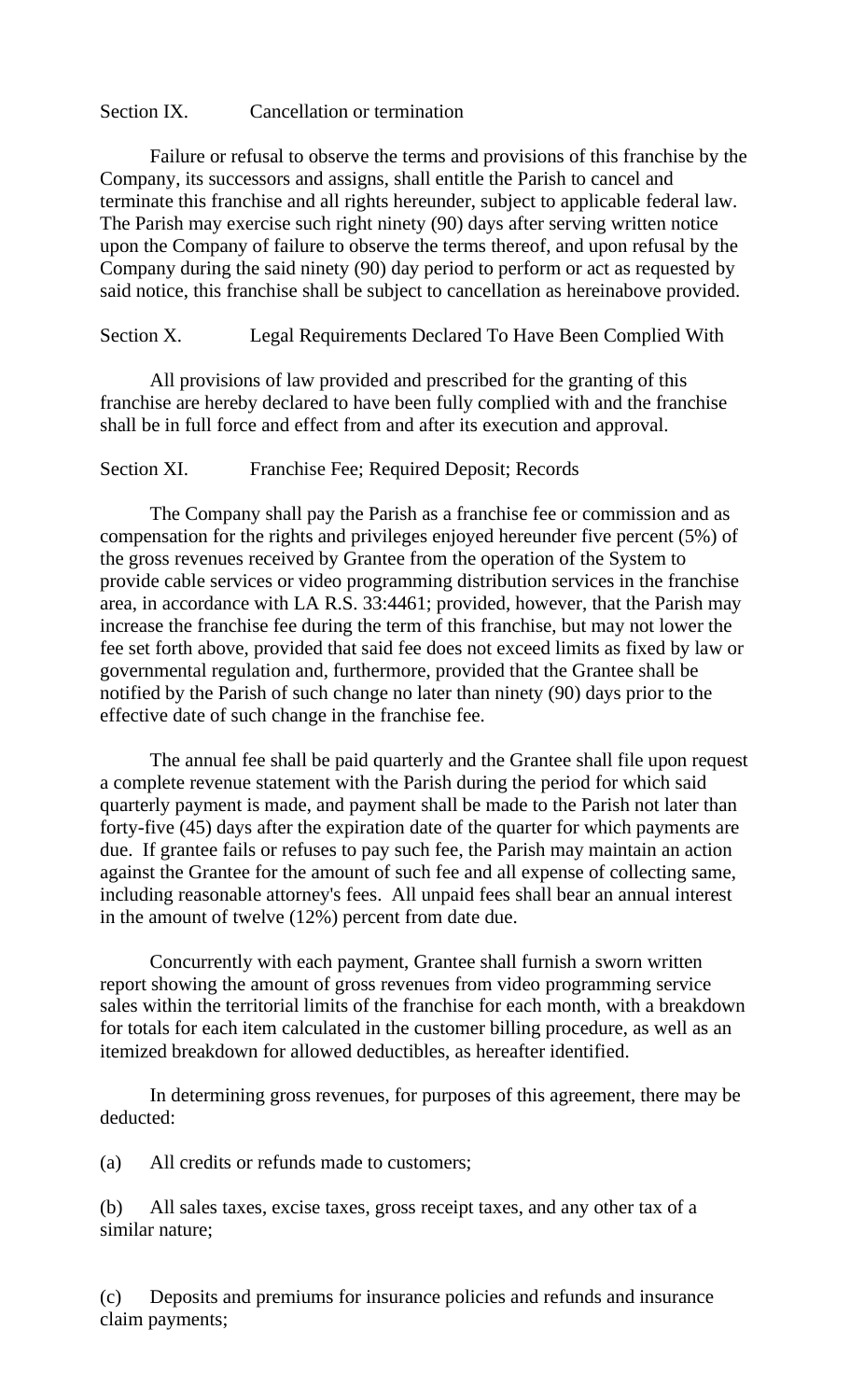(d) Deposits required for operating and maintaining cable and video programming distribution systems;

(e) Fees, deposits, and interest which may be required for performance bonds and the like which are or may be required for the installation of television cable and/or equipment; and

(f) Installation charges to customers.

At all times during the effective period of this franchise, Grantee shall keep at its local office at the disposal of and open to inspection by the Parish, at all reasonable times, all books of accounts, records and documents showing a true and complete account of all monies received and the Parish shall have the right to audit said records and ascertain that the proper amount is being paid by Grantee to the Parish.

Section XII. Required Free Service to Rapides Parish Police Jury

The Franchisee shall provide one connection for basic digital video service in a readily accessible location to the Rapides Parish Police Jury, Rapides Parish Courthouse, 701 Murray Street, Alexandria, Louisiana, without a monthly service charge, provided that Grantee has facilities in place and the authority to provide such service to such location.

The distribution of the cable facility inside such buildings and the extent thereof for any connections not in service as of the date of this franchise shall be at the option, duty and expense of the building owner. The Franchisee shall have no liability beyond said free connection, and by requesting said free connection, the building owner will hold Franchisee free of liability.

Section XIII. Cable Channels for Public, Educational or Governmental Use.

Franchisee shall make available channel capacity for the dissemination of noncommercial governmental or educational programming to subscribers. Franchisee may provide such channel capacity on a full-time dedicated basis or on a shared use basis with other services so long as scheduling priority is given to NTSC format programming created by nonprofit educational and/or governmental agencies specifically chartered to serve Rapides Parish. In the event nonprofit educational and/or governmental programming is carried on a shared-use basis with other services, Franchisee shall consider factors of local interest in identifying the service(s) subject to pre-emption. In the event the nonprofit educational and/or governmental programming develops into essentially full time programming, Franchisee agrees to dedicate a channel for such programming based upon channel capacity of Franchisee's video programming distribution system.

Section XIV. Emergency Interruption/Override

Franchisee shall install equipment with the capability necessary to interrupt programming in an emergency or disaster condition. Authority to interrupt programming shall be vested with the local Office of Emergency Preparedness, who will ensure that such interruptions are in accordance with applicable state and federal laws. Interrupt capability shall be made capable through the regular telephone system using appropriate codes and safeguards. Interrupt capability shall use voice notification and override all audio programming.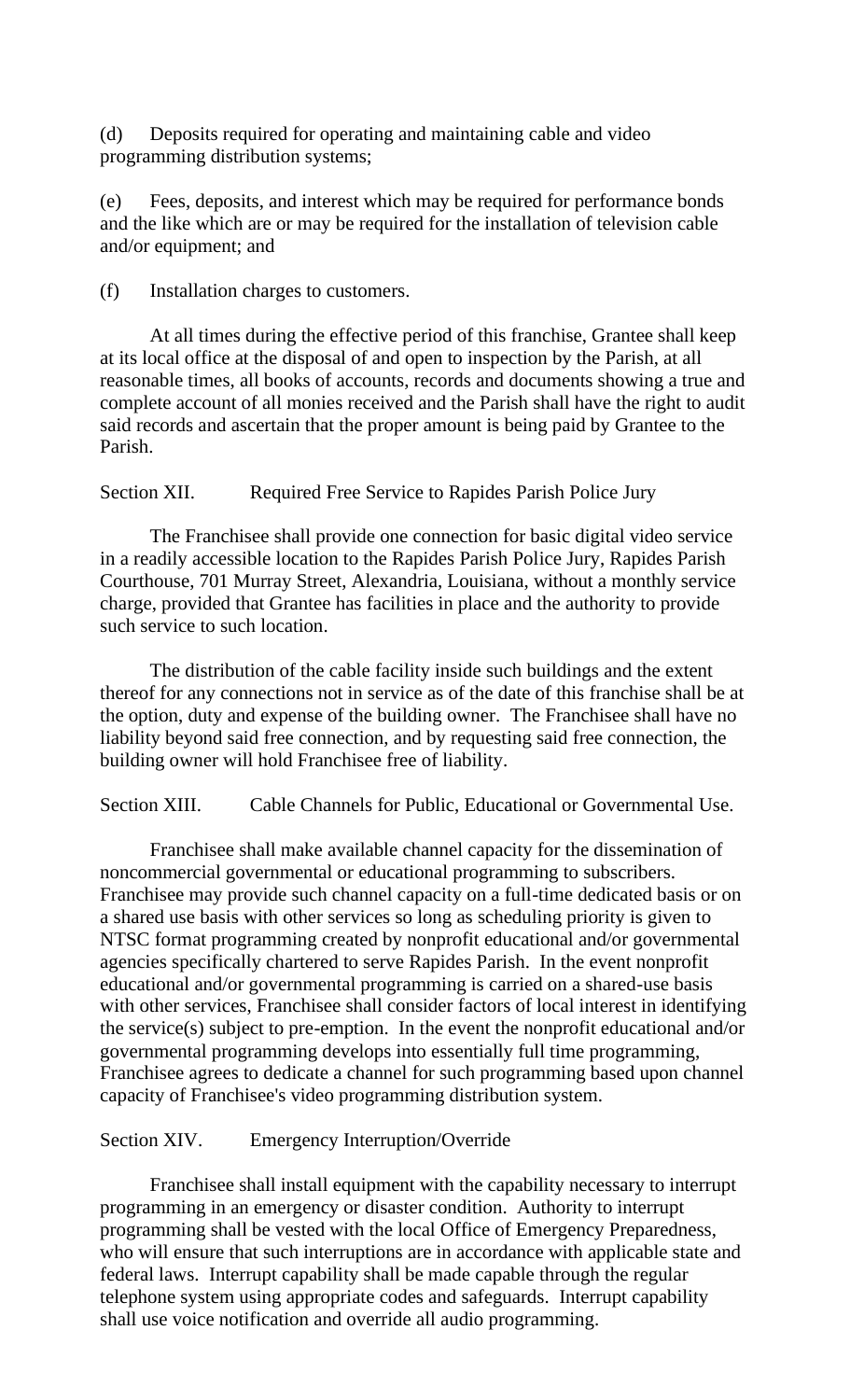The Parish shall have the right without cost, to make attachments to facilities owned by the Grantee in connection with its fire or police signal system or other parish use, such attachments to be installed and maintained in accordance with the requirements of the Electrical Code

of the Parish and only after written notice to the Grantee; provided, that the Grantee shall assume no liability or expense in connection therewith, and provided further, that the Parish's use thereof shall be in such a manner as not to interfere with the cable television operations of the Grantee.

The Parish shall be solely responsible and save the Grantee harmless for all claims and demands for damages to persons or property arising out of the construction, maintenance, rearrangement or removal of poles, wires, fixtures or other facilities authorized by this Section; this provision is only applicable to the negligent acts and omissions of the Parish, including its employees, agents and representatives.

### Section XV. Systems Requirements Generally

Provisions of the current requirements for the systems shall be, and shall remain, in accordance with the specifications and requirements promulgated by the Federal Communications Commission.

The Company shall:

(a) Limit failures to a minimum by locating and correcting malfunctions promptly, but in no event longer than forty-eight (48) hours after notice, unless failures are caused by an act of God or circumstances beyond the control of the Company, provided that if a failure is not capable of being corrected within 48 hours, the Franchisee will have commenced correction efforts within 48 hours.

(b) Deliver a signal which meets all relevant specifications of the Federal Communications Commission and other applicable federal, state, and local regulations. Proof of calibration of such test instruments may be required from the Federal Communications Commission if deemed necessary in order to arbitrate a specific complaint.

All subscribers will be informed of the telephone numbers and location(s) of such offices and facilities so as to make possible the filing of inquiries and service complaints as easily as possible. A listed full time telephone service number shall be maintained.

Section XVI. Transfer of Franchise Restricted

The franchise granted hereunder cannot in any event be sold, transferred, leased, assigned, or disposed of as a whole or in part, or otherwise, without prior consent of the Rapides Parish Police Jury expressed by resolution, and then only under such reasonable conditions as may be prescribed in the consenting resolution, provided however, that no such consent shall be required for any transfer in trust, mortgage, or other hypothecation, as a whole or in part, to secure an indebtedness, provided further that any consent required in the event of a sale, transfer, lease, assignment, or disposition shall not be unreasonably withheld. Any denial shall be accompanied by a complete written report specifying reasons for the denial. There shall be no restrictions upon the transfer of this franchise to a controlled subsidiary or to a parent. The word "control" as used herein includes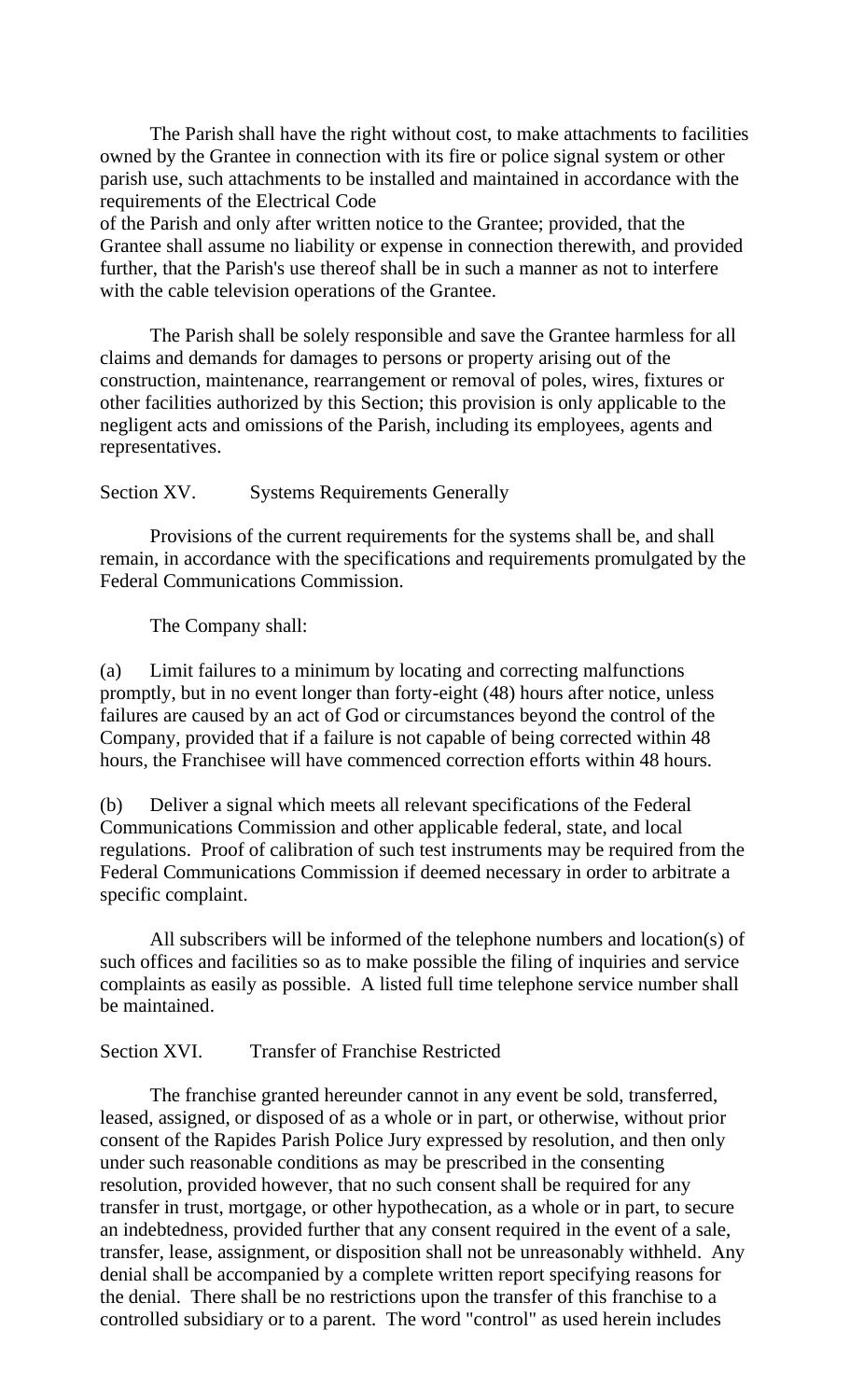actual working control in whatever manner exercised.

Upon the foreclosure or judicial sale of all or a substantial part of the System, or upon notification of the termination of any lease covering all or a substantial part of the System, the Grantee shall immediately notify the Parish of such fact, and such notification shall be treated as a notification that a change in control of the Company has taken place, and the provisions of this Section governing the consent of the Parish to such change in control of the Company, shall apply upon the happening of such event.

## Section XVII. Company's Duty to Move Wires Temporarily

The Grantee shall, upon seventy-two (72) hours notice, adjust, raise, or lower its wires temporarily to permit the moving of houses or other bulky structures, which Grantee may charge a reasonable fee for such service and which fee shall be subject to review at any time by the Parish, subject to applicable federal law. The minimum height of all wires shall be eighteen (18) feet over streets and alleys and public places or shall conform to all applicable codes which may now be in effect or become effective hereafter.

The Grantee may trim trees upon and overhanging streets, alleys, sidewalks, and public places to the extent reasonably necessary to prevent the branches from coming into contact with the wires or cables of Grantee under the supervision of the designated agent of the Parish at the expense of the Grantee.

Section XVIII. Transmission Of Pornographic Material Prohibited

Grantee shall not transmit or cause to be transmitted any television programs, either live or on film, which have been determined to be obscene in nature or content under Louisiana law, applying contemporary community standards.

Section XIX. Company's Duty to Remove Property Upon Termination of Franchise

Upon expiration, termination, or revocation of this franchise, the Company shall remove, upon direction by the Parish, at said Company's sole cost and expense any and all types of property installed, constructed or maintained in connection with this franchise and, should the Grantee refuse or fail to fully comply with this provision, the Parish shall have the right to have such CATV system or parts thereof removed at a cost to be borne by the Grantee and the Parish shall not be liable to the Grantee for any damages resulting therefrom.

Section XX. Rates Charged For Service; Notification Of Increase In Rates

Grantee shall file with the Parish Administrator a list of the rates charged for its services to the customers within the franchise.

Grantee shall file notice of intention to increase its rates showing present rates and the new rates to be implemented, with said notice to be filed with the Parish Secretary at least thirty (30) days prior to implementation of the new rate structure.

The Grantor and Grantee mutually agree that in the event the jurisdiction over approval of rates is changed during the term of this agreement, nothing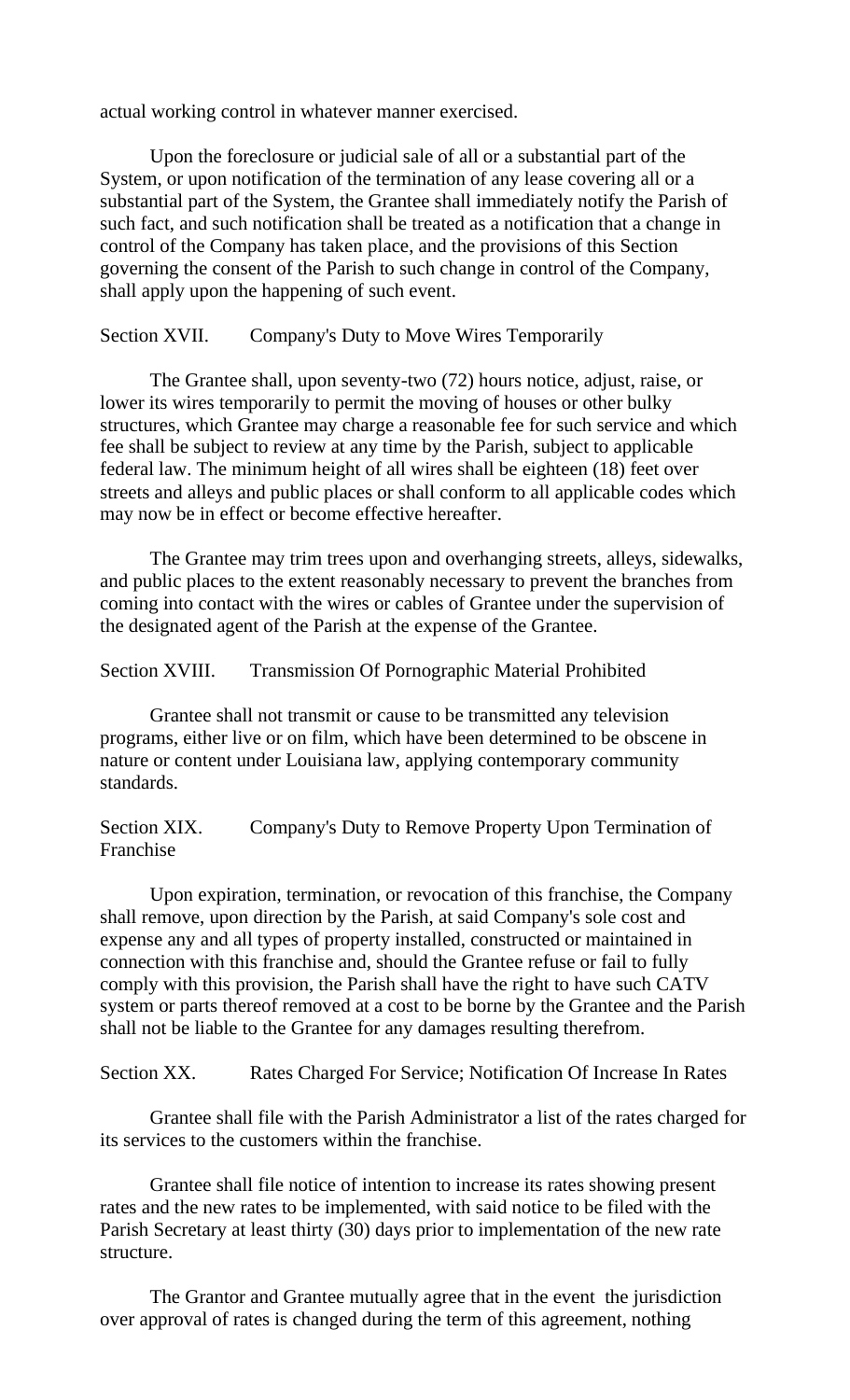contained herein shall prevent such new or future regulatory authority from exercising its control over rates as provided by law.

### Section XXI. Acceptance

Within thirty (30) days after the execution or approval by the Parish of this Ordinance, the Grantee shall pay to the Parish such amounts as may be required under Section 21 (d) hereof and file with the President of the Police Jury, in writing duly executed by the proper officers of the Grantee, its written acceptance of this franchise and the terms and conditions as set out in this Ordinance.

## Section XXII. Severability

If any provision or term of this Agreement is held invalid such invalid provision or term shall not affect the validity of the remaining provisions of this Agreement and this Agreement shall be read and remain as if the invalid provision was never inserted.

### Section XXIII. Change in Law

In the event a new law is enacted, or a change in existing law occurs, after the effective date this Agreement that provides for state or federally issued cable or video franchise authority, or that otherwise governs the subject matter of this Agreement or the services provided by Grantee, Grantor and Grantee agree that such law shall supersede the terms of this Agreement, and Grantor and Grantee shall each have the right to terminate this Agreement in the event Grantee obtains such state or federally issued franchise authority.

THUS DONE, PASSED AND APPROVED on this 14th day of February, 2022.

On motion by Mr. David Johnson, seconded by Mr. Joe Bishop, to accept a check for \$73,560, from Mr. Rick Reno on behalf of the Rapides Parish Coliseum and that the money go back into the Rapides Parish Coliseum Operating fund, to purchase any equipment, maintenance or whatever needs to be done at the Coliseum. On vote the motion carried.

On motion by Mr. Bubba Moreau, seconded by Mr. David Johnson, to authorize the President to send a letter of appreciation to ASM Global, thanking them for their investments to the Rapides Parish Coliseum. On vote the motion carried.

On motion by Mr. Rusty Wilder, seconded by Mr. David Johnson, to appoint Jason Dewitt to the Rapides Finance Authority Board to fill the unexpired term of the late Barry Hines, representing District E. Term will expire October 14, 2026. On vote the motion carried.

On motion by Mr. Sean McGlothlin, seconded by Mr. Ollie Overton, to appoint Michael Herron to the Gravity Drainage District No. 1 Board to fill the unexpired term of the late Mr. John Bradas. Term will expire December 12, 2024. Request that a letter of appreciation be sent to the family of John Bradas for his years of loyal service and dedication to the Gravity Drainage District Board. On vote the motion carried.

On motion by Mr. Ollie Overton, seconded by Mr. David Johnson, to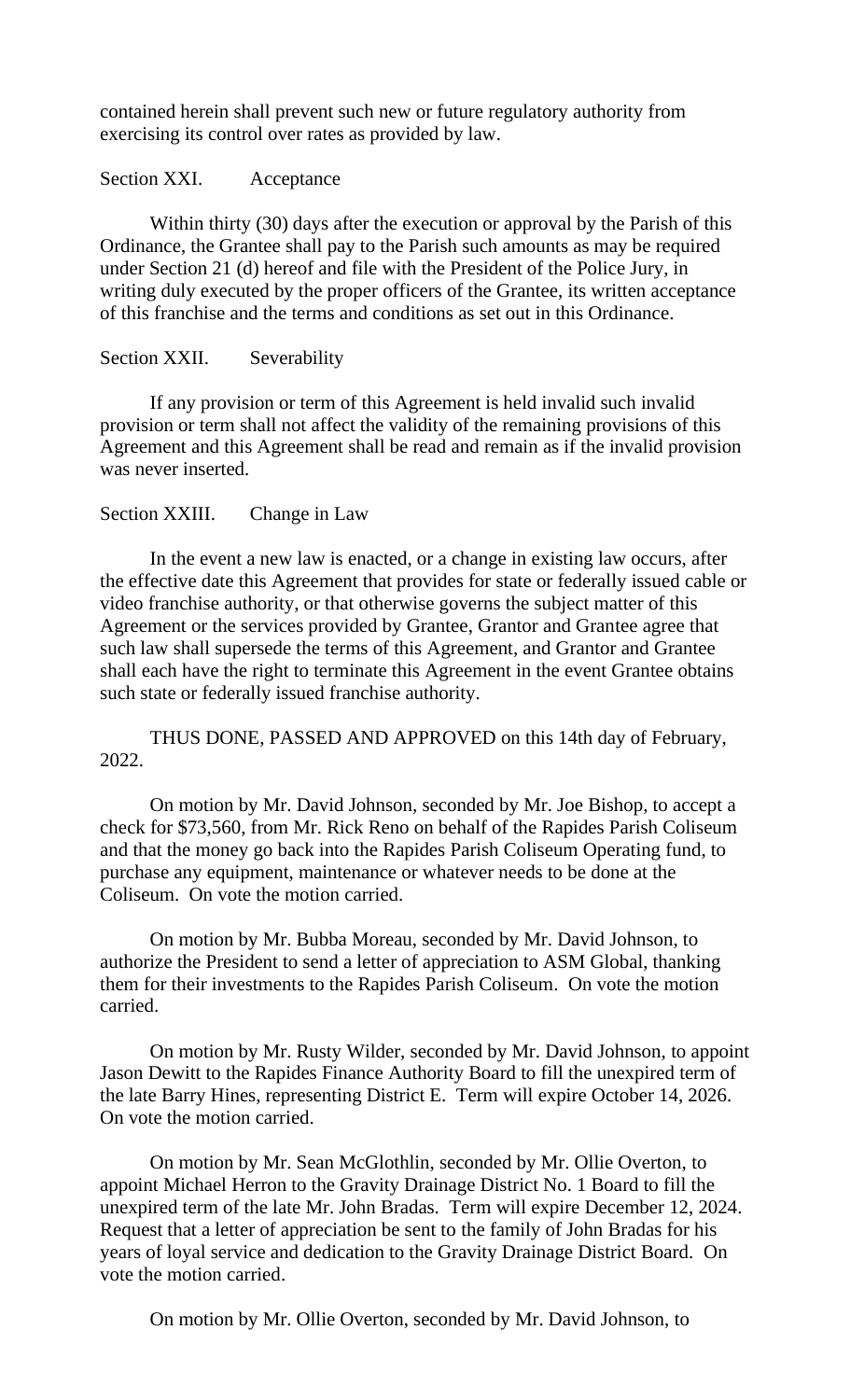appoint Linda McMann to the Alexandria/Pineville Convention & Visitors Bureau for a one (1) year term. Term will expire February 8, 2023. On vote the motion carried.

On motion by Mr. David Johnson, seconded by Mr. Bubba Moreau, to waive the thirty (30) day announcement rule and reappoint Reginald Allen to the Cheneyville Recreation District for a five (5) year term. Term will expire March 10, 2027. On vote the motion carried.

On motion by Mr. David Johnson, seconded by Mr. Bubba Moreau, to waive the thirty (30) day announcement rule and reappoint Lee Stanley to the Cheneyville Recreation District for a five (5) year term. Term will expire March 10, 2027. On vote the motion carried.

On motion by Mr. Ollie Overton, seconded by Mr. David Johnson, to reappoint TC Barfield to the Cheneyville Recreation District for a five (5) year term. Term will expire February 13, 2027. On vote the motion carried.

On motion by Davron "Bubba" Moreau, seconded by Rusty Wilder the following resolution was offered and unanimously adopted:

### RESOLUTION

A resolution approving the issuance, sale and delivery of Water Revenue Bonds of Waterworks District No. 3 of Rapides Parish, Louisiana, and providing for other matters relating thereto.

WHEREAS, the Board of Commissioners of Waterworks District No. 3 of Rapides Parish, Louisiana, acting as the governing authority of Waterworks District No. 3 of Rapides Parish, Louisiana (the "Issuer"), by resolution adopted on February 8, 2022, has authorized the issuance of not exceeding Ten Million Five Hundred Thousand Dollars (\$10,500,000) of Water Revenue Bonds (the "Bonds") for the purpose of (i) paying a portion of the costs of constructing and acquiring improvements, extensions, renovations and replacements to the waterworks system of the Issuer (the "System"), including equipment, fixtures and accessories therefor, both personal and real, a work of public improvement for the Issuer, (ii) paying the cost of a reserve fund surety, and (iii) paying the costs of issuance of the Bonds, pursuant to R.S. 39:524 and the other applicable provisions of Part II of Chapter 4 of Subtitle II of Title 39 of the Louisiana Revised Statutes of 1950, as amended, and other constitutional and statutory authority, said Bonds to be secured by the income and revenues derived or to be derived from the operation of the System on a parity with the Issuer's outstanding Water Revenue Refunding Bonds, Series 2020; and

WHEREAS, it is now the desire of the Police Jury of the Parish of Rapides, State of Louisiana, to approve the issuance of the Bonds;

NOW, THEREFORE, BE IT RESOLVED by the Police Jury of the Parish of Rapides, State of Louisiana, acting as the governing authority of the Parish of Rapides, State of Louisiana, that:

SECTION 1. In compliance with the provisions of Article VI, Section 15 of the Constitution of the State of Louisiana of 1974, and in accordance with the request of the Board of Commissioners of the Issuer, this Police Jury hereby approves the issuance and sale of not exceeding \$10,500,000 of Water Revenue Bonds of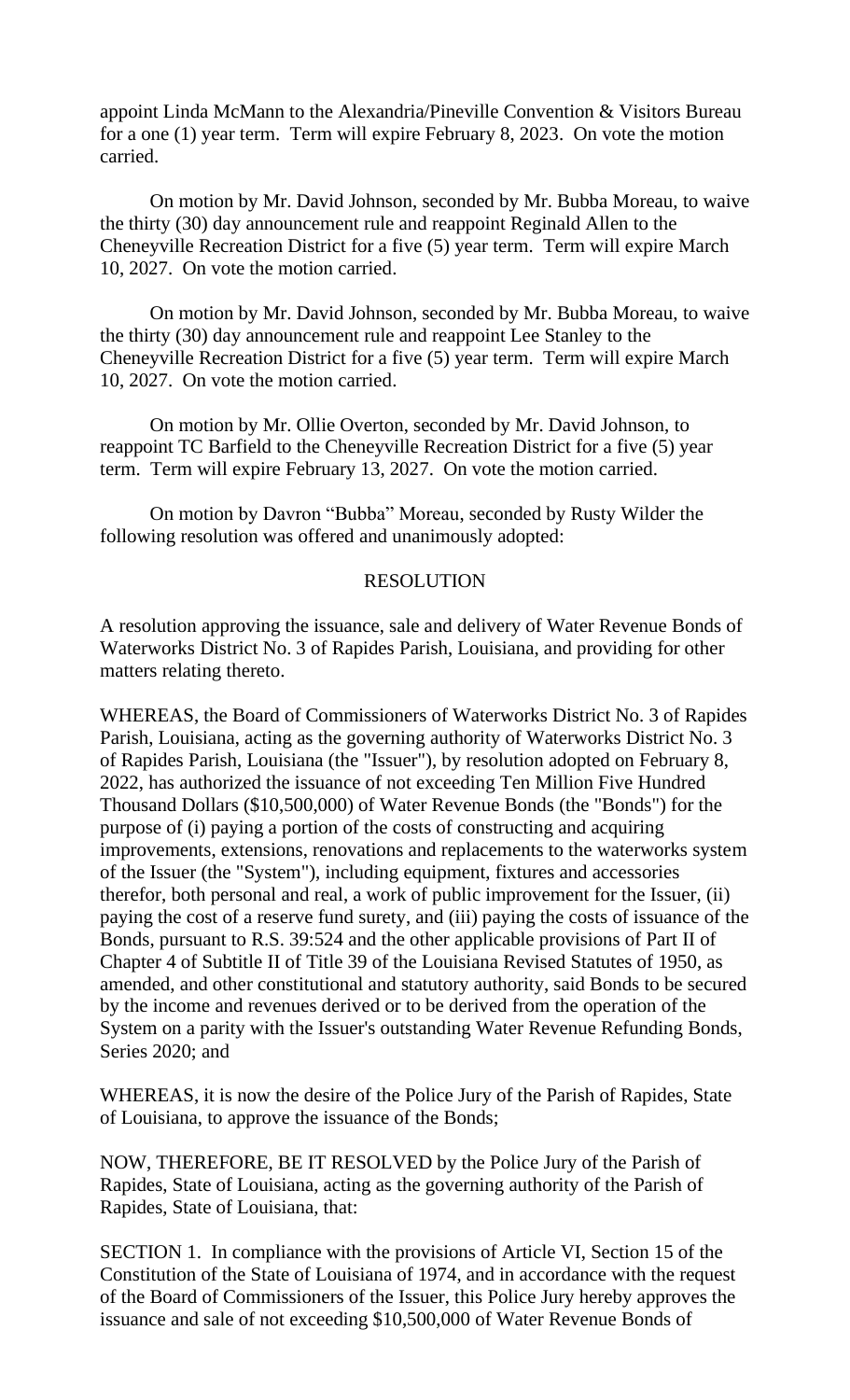Waterworks District No. 3 of Rapides Parish, Louisiana, said Bonds to be issued under the authority, for the purposes and to be payable from the sources stated in the preamble hereto. The Bonds shall bear interest at a rate or rates not to exceed 5% per annum, to be determined by subsequent resolution of the Board of Commissioners of the Issuer. The Bonds shall mature not later than 30 years from the date thereof.

SECTION 2. Neither the Parish nor this Police Jury shall be liable in any manner for the payment of the Bonds.

|                          | This resolution having been submitted to a vote, the vote thereon was as |
|--------------------------|--------------------------------------------------------------------------|
| follows:                 |                                                                          |
| YEAS:                    | Davron "Bubba" Moreau, Joe Bishop, Craig Smith, Theodore                 |
|                          | Fountaine, III Rusty Wilder, Oliver "Ollie" Overton, Jr., Sean           |
|                          | McGlothlin and David Johnson                                             |
| NAYS:                    | None                                                                     |
| <b>ABSENT:</b> Jay Scott |                                                                          |

And the resolution was declared adopted on this, the 14th day of February, 2022.

On motion by Mr. David Johnson, seconded by Mr. Ollie Overton, to receive the required report from Acadian Ambulance under the Contract for December 2021:

| Response               |                         | Number of |      | Required Compliance |
|------------------------|-------------------------|-----------|------|---------------------|
| Zone                   |                         | Responses | $\%$ | $\%$                |
| Alexandria - 8 minute  |                         | 456       | 80%  | 91.66%              |
| Pineville - 8 minute   |                         | 143       | 80%  | 84.62%              |
|                        | Rapides - 12 minute 205 |           | 80%  | 92.20%              |
|                        | Rapides - 20 minute 173 |           | 80%  | 87.86%              |
| ote the motion carried |                         |           |      |                     |

On vote the motion carried.

On motion by Mr. Joe Bishop, seconded by Mr. Sean McGlothlin, to increase the starting base pay for Rapides Parish Fire District No. 2 Civil Service employees, from \$900.00 per pay period to \$975.00 per pay period and for the increase to be allocated for all classified positions according to the salary plan, effective February 13, 2022, as recommended by Fire Chief Joseph Glorioso. On vote the motion carried.

On motion by Mr. David Johnson, seconded by Mr. Ollie Overton, to authorize to enter into an Automatic Aid Agreement with LeCompte Volunteer Fire Department, Echo/Poland Volunteer Fire Department, Rapides Parish Fire District No. 18, Rapides Parish Fire District No. 12 and Rapides Parish Fire District No. 9 for structural fire response, as recommended by the Echo/Poland Volunteer Fire Department and authorize the President to sign same. On vote the motion carried.

On motion by Mr. Bubba Moreau, seconded by Mr. Ollie Overton, that the following item(s) were placed on the Committee meeting after the agenda was posted and are now being added in compliance with the Public Meetings Law and are confirmed as having been added to the agenda by unanimous vote:

- YEAS: Davron "Bubba" Moreau, Joe Bishop, Craig Smith, Theodore Fountaine, III, Rusty Wilder, Oliver "Ollie" Overton, Jr., Sean McGlothlin and David Johnson
- NAYS: none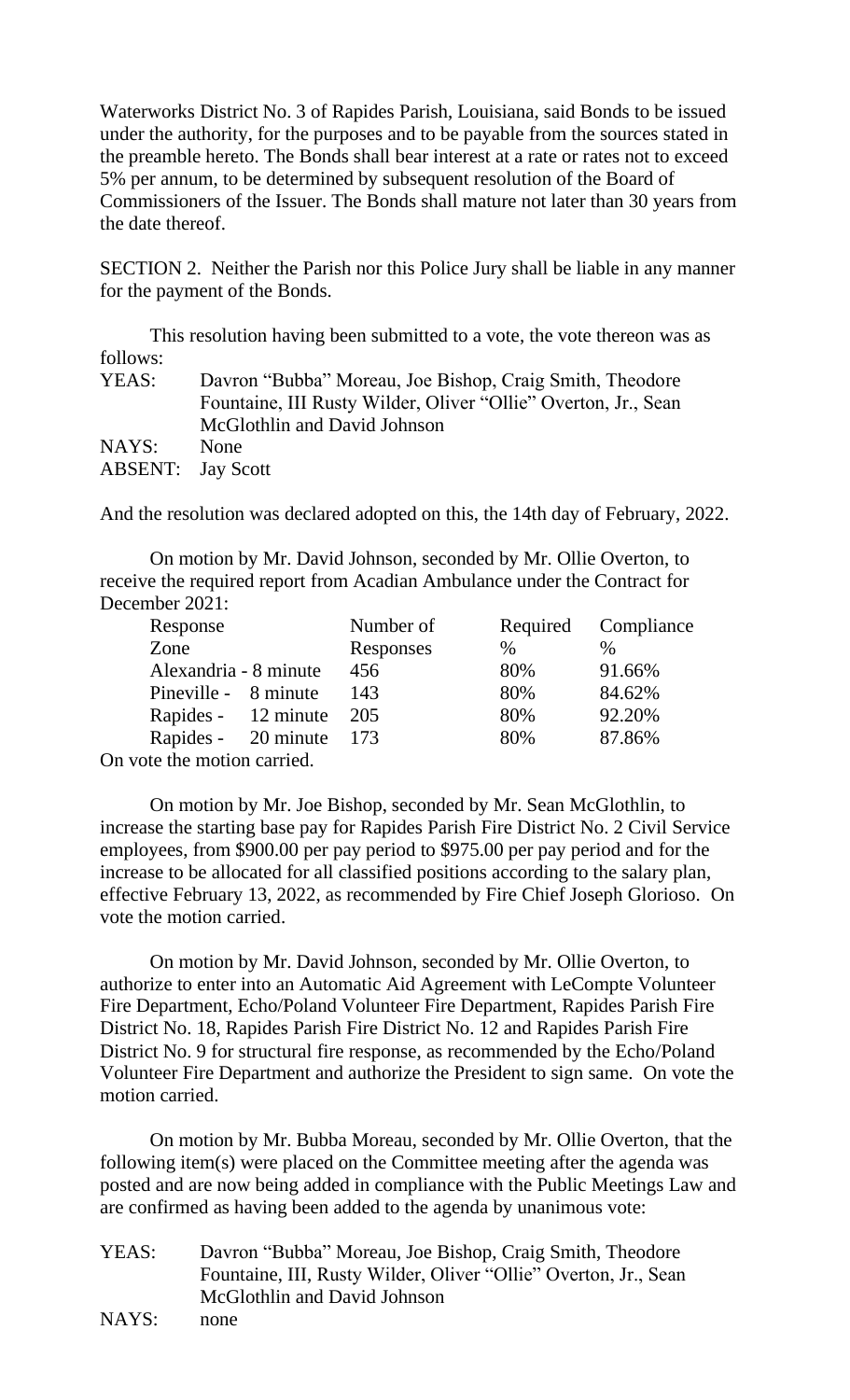ABSTAINED: none ABSENT: Jay Scott On roll call vote the motion carried 8-0.

On motion Mr. Ollie Overton, seconded by Mr. David Johnson, to delete from the Rapides Parish Fire District No. 4 Asset/Inventory Program, the equipment listed below, as it is no longer suitable for public use and place in upcoming auction.

| Asset No. | Description              | Disposal        |
|-----------|--------------------------|-----------------|
| 10855     | Scotsman Ice Machine     | To be auctioned |
| 7773      | Whirlpool Electric Stove | To be auctioned |
|           | SN# RY4152368            |                 |

On vote the motion carried.

On motion by Mr. Bubba Moreau, seconded by Mr. David Johnson, to authorize Rapides Parish Fire District No. 3 to purchase a Lifepak 15 cardiac monitor, as recommended by Alpine Volunteer Fire Department Board of Directors. On vote the motion carried.

On motion by Mr. Bubba Moreau, seconded by Mr. Joe Bishop, to authorize the Rapides Parish Police Jury to enter into an agreement with ACM Contracting for asphalt roadway overlay of culvert crossing on Gilly Williams Road, at a cost of \$13,575 and authorize the Parish President to sign the necessary documents, as recommended by Parish Engineer, Pan American Engineers, LLC. On vote the motion carried.

On motion by Mr. Ollie Overton, seconded by Mr. Rusty Wilder, to delete from the Rapides Parish Public Works Department Asset/Inventory Program the following equipment as it is no longer suitable for public use and will be placed in upcoming auction on March 5, 2022.

| Asset No.                             | Description             | Disposal        |  |
|---------------------------------------|-------------------------|-----------------|--|
| 6757                                  | 1994 Hypac Hyster       | To be Auctioned |  |
|                                       | Roller (Small)          |                 |  |
| 7576                                  | 1998 Intl Dump Truck    | To be Auctioned |  |
| 9253                                  | 2002 John Deere Boom    | To be Auctioned |  |
|                                       | Tractor                 |                 |  |
| 9291                                  | Cutter mounted on #9253 | To be Auctioned |  |
| 11263                                 | 2014 – Ford Inmate Van  | To be Auctioned |  |
| and the computation of a model of the |                         |                 |  |

On vote the motion carried.

On motion by Mr. Joe Bishop, seconded by Mr. David Johnson, to grant the request of the Deville Volunteer Fire Department to give all Fire Protection District No. 6 employees a .50 per hour raise across the board, effective February 13, 2022, as recommended by the Deville Volunteer Fire Department Board of Directors. On vote the motion carried.

On motion by Mr. Bubba Moreau, seconded by Mr. Ollie Overton, to waive the thirty (30) day announcement rule and reappoint Mr. Sam DeBona to the Communications District for a four (4) year term. Term will expire February 8, 2026. On vote the motion carried.

On motion by Mr. Ollie Overton, seconded by Mr. David Johnson, to waive the thirty (30) day announcement rule and reappoint Mr. Keith Winget to the Fire District No. 7 Civil Service Board for a (3) year term. Term will expire February 7, 2025. On vote the motion carried.